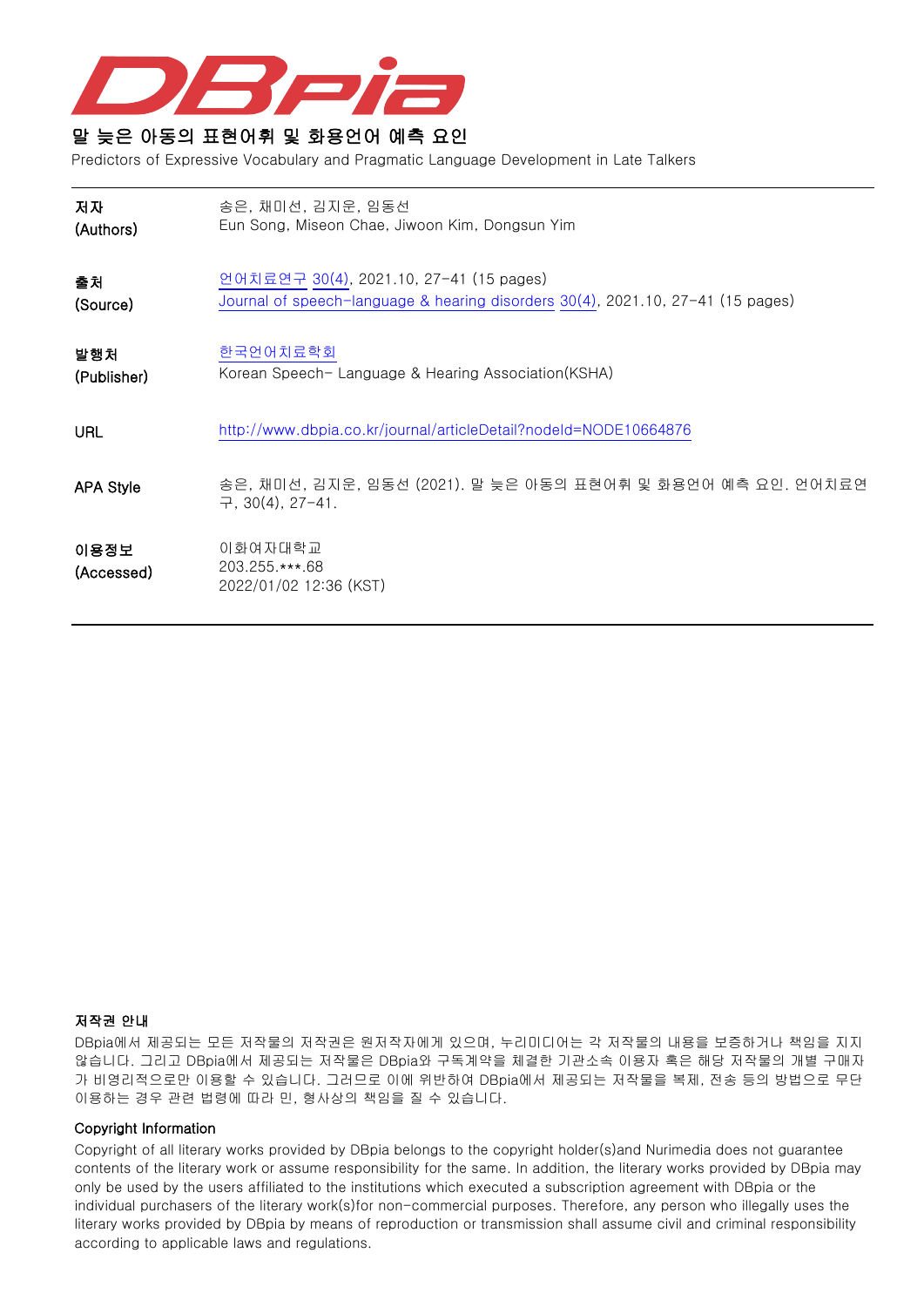# **Predictors of Expressive Vocabulary**  and Pragmatic Language Development in Late Talkers

Eun Song**<sup>1</sup>** , Miseon Chae**<sup>2</sup>** , Jiwoon Kim**<sup>2</sup>** , Dongsun Yim**3\***

**1**  *Major in Communication Disorders, Graduate School, Ewha Womans University, Doctor Course Completion*

**2**  *Major in Communication Disorders, Graduate School, Ewha Womans University, Master's Student*

**3**  *Dept. of Communication Disorders, Graduate School, Ewha Womans University, Professor*

Purpose: This study aimed to find the difference between expressive vocabulary delayed children and late bloomers and identify the factors that predict their expressive vocabulary and pragmatic language.

Methods: Two-hundred-and-thirty-six three-year-old late talkers whose expressive vocabulary score was lower than the tenth percentile were selected from the fourth data of Panel Study on Korean Children (PSKC) and were divided into two groups based on whether their expressive vocabulary scores were greater than the tenth percentile at age seven (the  $8<sup>th</sup>$  data of PSKC). Pragmatic language at age nine (the tenth data of PSKC) was selected for the study. As child internal/external factors, we used child receptive and expressive vocabulary scores, child self-esteem, child executive function (EF), child school adjustment, child-parent interaction and parenting behaviour (warmth/control) from the eigth data of PSKC, parenting efficacy from the seventh data of PSKC, and pro-social behaviour from the tenth data of PSKC.

Results : Among the late talkers, 81 still had expressive vocabulary delay (ED) and 155 had recovered (ND). First, ND showed significantly higher in all child internal factors than children with ED while there was no significant difference in parent-child interaction and parent factors between two groups. Second, EF explains around 44% of the later talker' later expressive vocabulary whereas it was mother-child interaction that explained the late talkers' later pragmatic skills the most (16.1%).

Conclusions: This study suggests that a multi-dimensional approach to the language development of late talkers is required to better understand the recover-ability from the language delay and to practice more efficient intervention, insomuch as affective, cognitive, environmental (parent-child interaction) factors contribute to their language skills.

Correspondence : Dongsun Yim, PhD E-mail : sunyim@ewha.ac.kr

Received : August 27, 2021 Revision revised : October 03, 2021 Accepted : October 31, 2021

This work was supported by the Ewha Womans University scholarship (2019).

## ORCID

Eun Song https://orcid.org/0000-0003-4867-7857 Miseon Chae https://orcid.org/0000-0003-2570-2204 Jiwoon Kim https://orcid.org/0000-0001-5382-401X Dongsun Yim https://orcid.org/0000-0001-8254-9504

Keywords: Late talkers, pragmatic language, expressive vocabulary recovery, executive function, parenting efficacy

# **Ⅰ. 서 론**

말 늦은 아동(late-talker)의 정의는 한 가지로 규정되지는 않으 나 18개월에서 3세 사이의 아동 중 뚜렷한 인지, 신경, 정서 장애 및 청력 손상이 없으며 표준화된 표현어휘력 검사에서 10%ile 혹은 –1SD 이하로 나타난 아동을 포함한다(Rescorla, 2002; Weismer et al., 1994). 이러한 말 늦은 아동 중 25~50%는 자연적으로 회복되나, 나머지 50%의 아동은 지속해서 언어 문 제가 나타난다고 알려져 있으며, 언어능력이 회복되지 못한 아 동은 학령기 이후 학업성취 및 언어사용에서 어려움을 겪을 수

있다(Leonard, 1998). 또한, 이들은 의사소통 능력인 화용언어 측면에서 일반아동에 비해 상호작용을 유지하지 못하는 경향이 있으며, 이로 인해 학교적응 및 또래관계 형성에 어려움을 겪 을 수 있다(Adams, 2005; Brintom & Fujiki, 1993; Hughes, 2014; Rice et al., 1991).

아동의 화용언어 능력은 의사소통 능력을 습득하는 것으로, 맥 락에 따라 적절하고 효과적인 의사소통을 위해 상대의 말의 의미 를 해석하고 함축적이고 창의적으로 사용할 수 있는 능력이다. 그 러므로 제한된 화용언어 능력은 상대방과의 상호작용에 어려움을 초래할 뿐만 아니라, 아동이 사회에서 제 역할을 할 수 있는 성인 으로 성장하는 데도 부정적인 영향을 미칠 수 있다(Dore, 1974; Hymes, 1972; Kim, 2002; Lee, 2010). 일반적으로 아 동의 화용언어 능력은 4세부터 급격히 발달하며, 3~5세의 아 동은 암묵적 해석은 미숙하나 청자를 고려하여 구어의 구조적

Copyright 2021 ⓒ Korean Speech-Language & Hearing Association.

This is an Open-Access article distributed under the terms of the Creative Commons Attribution Non-Commercial License (http://creativecommons.org/licenses/by-nc/4.0) which permits unrestricted non-commercial use, distribution, and reproduction in any medium, provided the original work is properly cited.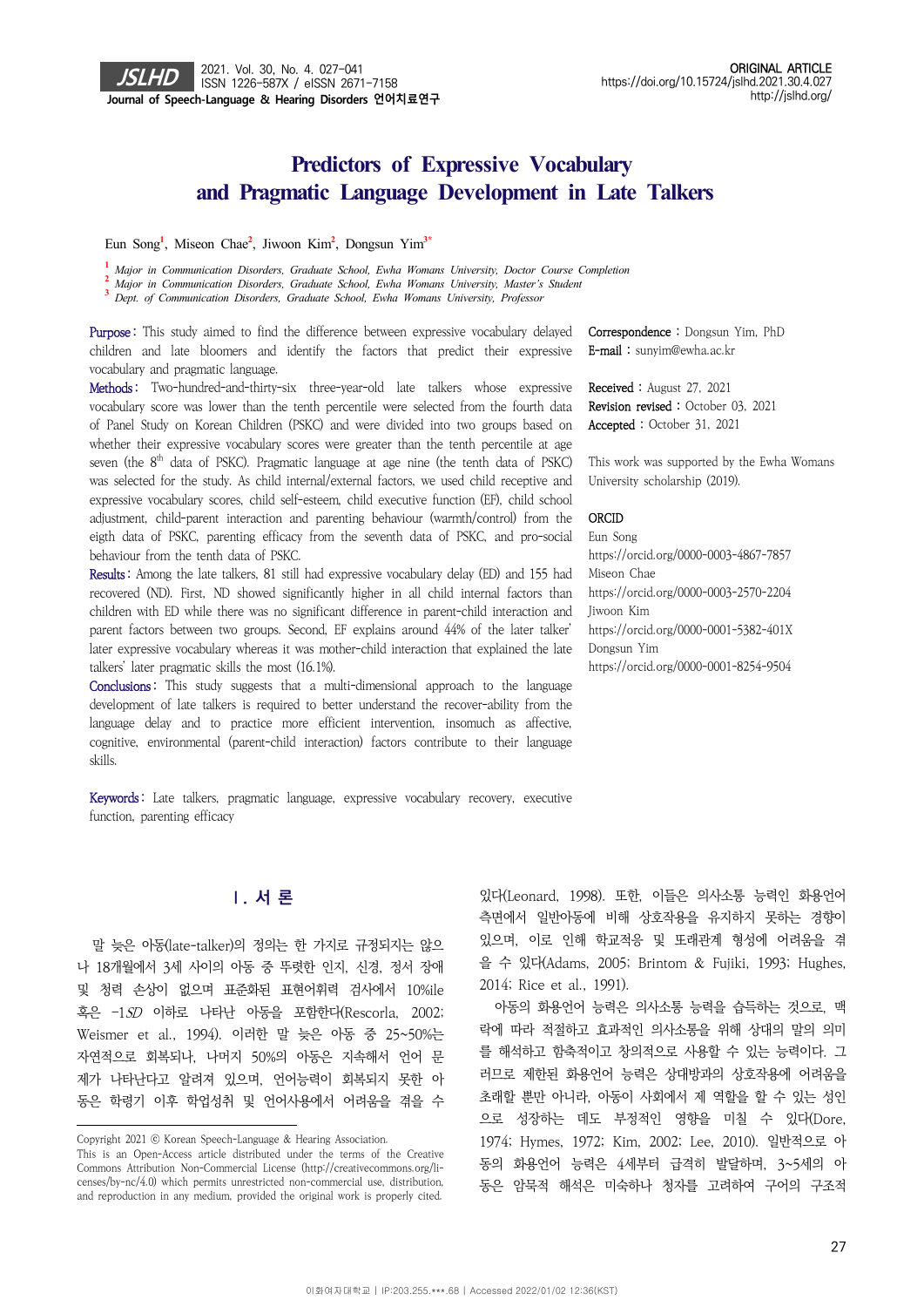특징을 수정할 수 있다(Ninio & Snow, 1999; Papafragou & Musolino, 2003; Tomasello & Mannle, 1985). 6세경 아동은 이야기 문법에 맞는 담화를 산출하기 시작한다(Hedberg & Stoel-Gammon, 1986). 그러나 언어능력이 부족하여 이야기 맥락을 통합하여 메시지를 전달하는 데 어려움을 겪는 아동은 중요한 이야기 요소를 생략하여 단순한 이야기를 산출하고, 이 러한 한계점이 아동의 사회적 화용 능력에 영향을 줄 수 있다 (Norbury et al., 2014; Prince, 1983).

이러한 대화기술은 5세경 완성되는 문법 및 구문 발달과는 달리 장기적으로 나타나며, 능숙한 화자가 되기 위해 아동은 화자의 발화가 종종 문자적 의미 이상임을 학습하고 발화의 의 미론적 의미와 화자가 의도한 의미 간의 차이를 좁히면서 화용 언어를 습득하게 된다(Grigoroglou & Papafragou, 2017).

이처럼 기본적인 화용기술은 아주 어린 시기에 나타나지만, 청 소년기 및 청년기에 걸쳐 세련되게 발달하며, 화용기술이 발달 함에 따라 아동은 다양한 사회적 활동에 참여하면서 사회ㆍ문 화의 구성원이 될 수 있다(Cekaite, 2013). 이러한 의미에서 아동의 의사소통 능력 습득은 사회적ㆍ교육적 의미를 내포한 다. 학령기에 교실에서 또래와 의사소통 시 화용언어 능력은 매우 중요하며, 화용적 어려움을 가진 아동은 사회적 상호작용 에 어려움을 겪을 수 있기 때문이다(Adams et al., 2012; Bishop & Norbury, 2002).

화용장애가 있는 아동은 대부분 표현언어 능력이 지연되며, 화용언어 능력은 수용 및 표현언어와 높은 정적 상관관계가 나 타난다(McCann et al., 2007). 이러한 이유로 말 늦은 아동 중 표현언어 능력이 회복된 아동의 표현언어 및 화용언어 발달의 예측 요인을 탐색하여 적극적인 지원을 하는 것이 필요하다. 본 연구에서는 표현언어의 일환이자 아동의 언어능력을 가장 잘 예측해주는 요소인 표현어휘를 대상으로 하여 분석을 진행하였 다(Bleses et al., 2016; Cohen, 1992; Lee, 2011).

말 늦은 아동의 표현어휘발달 예측요인을 분석하기 위한 시 도는 다양하게 이루어졌으나 그 측정방법, 예측변인 및 결과는 혼재되어 나타나는 경향이 있다. Hong과 Kim(2005)는 18∼30 개월의 표현어휘수가 연령집단별 평균에서 –1SD 미만을 나타 낸 아동 41명을 대상으로 6개월 후 표현어휘 검사를 재실시하 여 정상수준도달 집단과 정상수준미달집단을 구별하였다. 정상 수준도달집단과 정상수준미달집단의 표현어휘발달 예측 요인을 알아보기 위하여 어머니-아동 간의 자발화 표본을 수집하여 분석한 결과, 의사소통 의도 유형율과 다른 낱말 수(number of different words: NDW)가 말 늦은 아동의 표현어휘발달을 가 장 정확하게 평가할 수 있는 것으로 나타났다. 반면, 다른 선행 연구에서는 말 늦은 아동 집단의 의사소통 의도 유형이 생활연 령이 일치하는 일반아동 집단과 유사하게 나타났으나 전체적인 의사소통 의도의 산출빈도가 낮게 나타났다(Rescorla & Fechnay, 1996; Rowan et al., 1983). Lee와 Yim(2020) 또한 말 늦은 아동의 표현어휘 발달 예측 요인을 추적하기 위하여 18~31개월 말 늦은 아동 31명을 5개월 후 추적하여 정상수준도 달집단과 정상수준미달집단으로 구분하였다. 두 집단 간 아동의 가 계력, 빠른 우연학습능력, 어머니 교육년수, 어머니의 발화 양을 비교한 결과 새로운 어휘를 단기간에 학습하는 능력인 빠른 우연 학습에서 유의한 차이가 나타났다. 또한, 두 집단의 5개월 후 표현 어휘 능력을 가장 잘 예측하는 요인은 평균발화길이-단어(mean length of terminable units in words: MLU-w)였다. 또한, 24 ∼38개월에 표현어휘 지연으로 나타난 말 늦은 아동의 대부분이 5 세까지는 정상 수준에 도달한다는 연구결과(Rescorla, 2011)를 고 려할 때, 아동이 학령기에 진입하는 시점을 기준으로 정상수준도달 집단과 정상수준미달 집단을 구분해야 할 필요성이 있다. 또한, 말 늦은 아동의 표현어휘 발달 지연 예측원인을 분석하여 학령기의 학습장애, 읽기장애, 화용언어 장애, 학교 부적응을 방지하고자 하 는 연구의 목적을 고려할 때, 아동의 표현어휘지연 판단 기준 시 점을 학령기에 진입하는 7세로 하는 것이 더 타당할 것이다.

선행연구에 따르면 아동의 언어발달에 영향을 주는 요소에는 가 족이나 주 양육자와의 상호작용에서 나타나는 언어적 자극의 양과 질, 혹은 아동의 전반적인 인지, 사회 정서적 발달 정도 등이 포함된다(Hart & Risley, 1995; Prizant & Wetherby, 1990; Rowe, 2012; Slobin, 1973; Topping et al., 2013). 이는 크게 아동 개개인의 특성을 나타내는 내적 요인과 환경적 요인으로 구분되고, 환경적 요인 중 부모-아동 상호작용 및 부모 양육 관련 요인은 아동의 언어발달에 가장 큰 영향을 미치는 요소로 간주한다.

첫 번째로 아동의 내적 요인을 살펴볼 때, 인지ㆍ사회ㆍ정서 적 발달요인 중 언어발달과 밀접한 관련이 있다고 밝혀진 요인 에는 집행기능, 자아존중감, 정서강점(친사회적 행동)이 있다.

집행기능(executive function)은 정보를 처리하기 위한 개인의 사고, 행동, 주의집중과 관련한 통제를 담당하는 상위 수준의 인지 과정으로(Welsh & Pennington, 1988; Zelazo & Frye, 1997), 갱신기능(updating), 억제기능(inhibition), 전환기능(shifting)으로 구성되어 있다(Miyake et al., 2000). 작업기억의 새로운 정보를 통합하는 갱신기능은 청각적 · 시각적 문장이해 및 구어적 문장 표 현을 돕는 수단이며(Roberts et al., 2007; Slevc, 2011), 과제 및 행동을 유연하게 이동하는 전환기능은 아동의 어휘학습을 유의 하게 예측하는 것으로 나타났다(Yang & Yim, 2018). 또한, 관련 없는 정보에 대한 주의력을 조절하는 억제기능은 아동의 어휘 및 구문구조의 여러 가지 뜻을 해석한다(Engelhardt et al., 2017; Khanna & Boland, 2010).

장기기억과 상호작용하는 임시 저장소로서 기능하는 일화적 완 충기(episodic buffer)와 비구어적 작업기억(nonverbal working memory)은 아동의 표현어휘 학습을 예측하고(Kim et al., 2020), 필요 없는 정보는 억제하고 필요한 정보는 선택하여 처리하는 선택 적 주의집중력(selective attention)은 아동의 기존 언어능력과 함 께 고려될 때 아동의 어휘학습능력을 잘 설명할 수 있다(Yim et al., 2020). 이처럼 집행기능은 아동의 어휘, 구문 구조 이해 및 산 출과 밀접한 관련이 있으며, 언어장애 아동은 또래 아동보다 집행 기능이 제한되는 것으로 나타났다(Howard & Melhuish, 2017; Kapa et al., 2017; Windsor & Kohnert, 2009).

다음으로 자아존중감은 자기 자신에 대한 평가 즉, 자신의 가치 에 대한 인식으로 이는 청소년기의 건강한 내적, 외적 성장과 밀 접한 관련이 있다(Khanlou, 2004; McGee & Williams, 2000).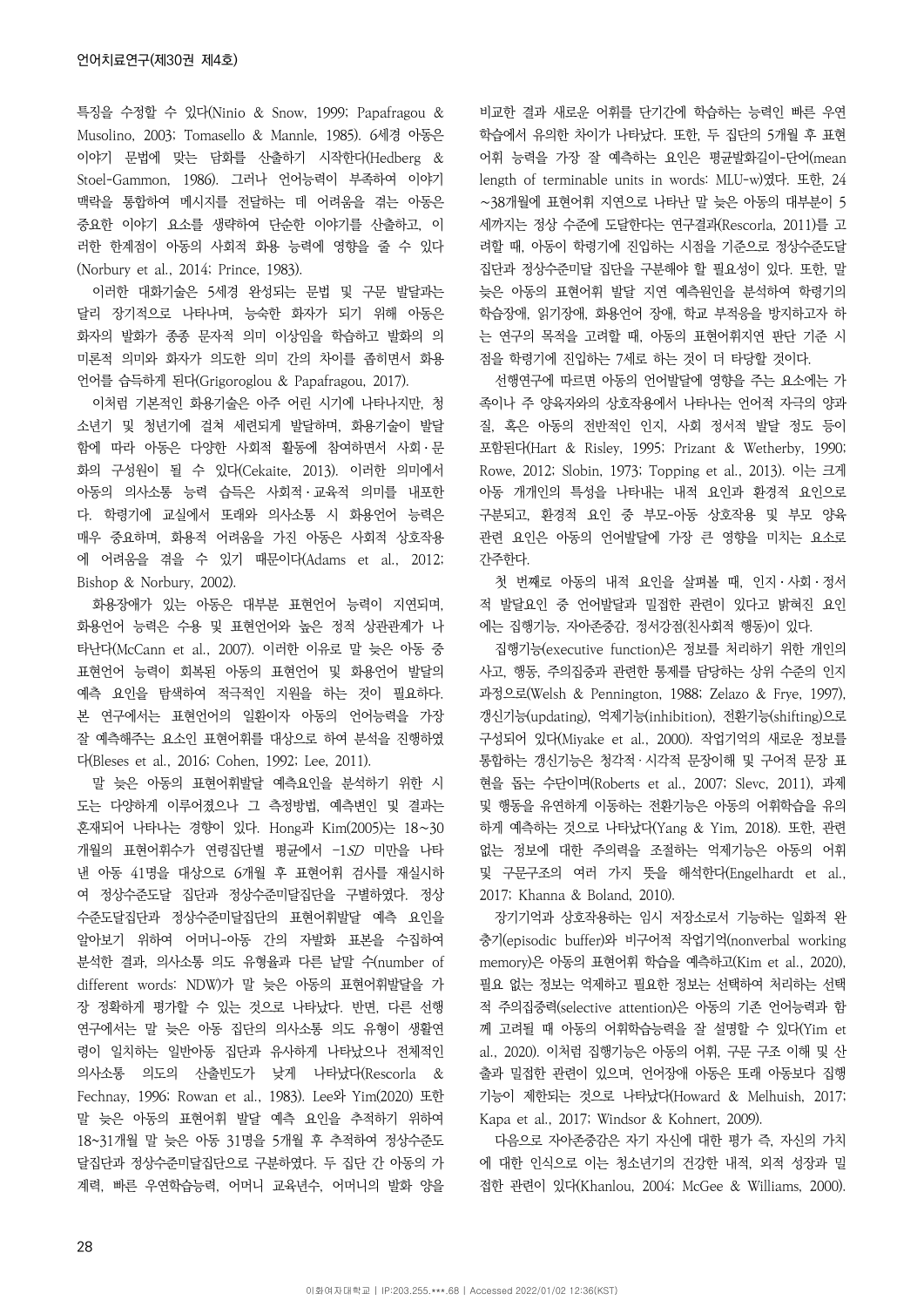한국아동패널 데이터를 활용한 Lim(2018)에서는 자아존중감 상위 ㆍ중위 집단은 하위 집단에 비해 전반적으로 읽기, 쓰기, 말하기, 듣기의 언어능력의 발달이 우수한 것으로 나타났다. 또한, 자아존 중감에 영향을 미칠 수 있는 다양한 요인 중 언어능력은 특히 개 인의 자아존중감 형성 및 정서적 안정, 학교적응에 긍정적 영향을 미친다(Mo et al., 2015). 비슷한 맥락으로 Jerome 등(2002)은 언어장애가 있는 아동을 저연령(6∼9세)과 고연령(10∼13세)으로 나누어 또래 일반아동과 자아존중감을 비교했을 때, 저연령의 아동 은 일반아동과 차이가 나타나지 않으나 고연령 아동은 학업능력, 사회성, 행동적 처리 면에서 부정적으로 인식하는 것을 보여주었 다. 이러한 언어장애로 인한 부정적 정서는 성인기에도 이어질 수 있다. Durkin 등(2017)은 언어장애가 있는 청소년과 청년이 생활 연령이 같은 대조집단에 비해 높은 수줍음, 낮은 자아존중감과 사 회적 효능감을 가진 것을 밝혔다. 또한, 청소년기의 언어장애는 청 년기의 수줍음을 예측하였고, 자아존중감과는 부적인 상관관계를 보였다. 이는 자아존중감과 언어능력이 서로 밀접하게 관련됨을 반 영한다.

마지막으로 정서강점인 친사회적 행동은 자발적이고 의도적으로 다른 사람에게 이로움을 주기 위해 행동하는 것으로, 친사회적 행 동을 하기 위해 아동은 자신의 욕구를 조절하여 다른 사람의 어려 움에 집중할 수 있어야 한다(Paulus et al., 2015). 다른 사람을 자발적으로 돕기 위해서는 상대의 언어적 단서 등을 활용하여 상 황을 이해할 수 있어야 하므로, 아동이 친사회적 행동을 하기 위해서는 언어능력이 뒷받침되어야 한다(Hughes et al., 2007). 이러한 관점에서 친사회적 행동은 언어적 측면 중 특히 화용언어 능력과 밀접한 관련이 있다고 볼 수 있다. 선행연구 에서도 친사회적 행동과 언어의 상관관계를 밝힌 바 있다. 한 국아동패널연구 데이터를 활용한 Lee와 Oh(2019)는 일반아동 을 대상으로 화용언어능력과 정서/행동의 강점 난점(SDQ) 하 위영역별 상관 및 경로분석을 실시하였는데 화용언어 능력은 정서강점인 친사회적 행동과 관련이 있었다. 또한, 아동의 언어 능력이 이후의 친사회적 발달을 예측한다는 연구결과와 언어능 력의 결함이 타인과의 관계에서 어려움은 겪게 한다는 많은 선 행연구는 친사회적 행동과 언어능력이 밀접하게 관련되어 있음 을 시사한다(Girard et al., 2017; Kim et al., 2021; Reid et al., 2002)

두 번째로 환경적 요인인 부모-아동 간 상호작용은 특히 아동 언어발달에 전반적으로 많은 영향을 미친다고 알려져 있다. 부모-아동 간 상호작용 빈도는 아동의 전반적 언어능력과 정적상관관계 가 있으며, 그중에서도 특히 어휘습득에 긍정적인 영향을 미친 다. Huttenlocher 등(1991)은 아동과 어머니의 상호작용에서 내용어 노출 횟수와 아동의 어휘학습속도가 정적상관관계가 있 음을 밝혔으며, Pancsofar와 Vernon-Feagans(2006)는 아버지 의 어휘 다양도가 아동의 언어능력을 예측하는 요인임을 밝혔 다. 이러한 연구결과는 아동의 언어발달에 있어 어머니뿐 아니 라 아버지와의 상호작용 또한 고려해야 할 요소임을 시사한다. 부모는 아동에게 가장 큰 영향을 미칠 수 있는 외적 요인이기 때문에 부모의 양육 행동이 아동에게 미칠 수 있는 영향에 관 한 연구는 다수 이루어졌다. 그러나 부모-아동 상호작용은 대 화, 책 읽기, 놀이 등 부모가 아동과 실제로 행하는 활동을 포 함한다는 점에서 양육 태도와 다르다(Choi, 2021). 아동은 부 모와의 상호작용을 통해 서로의 요구를 터득하고 문제를 해결 하는 등, 의사소통의 도구적 기능을 습득하게 된다. 부모-아동 상호작용이 아동의 언어발달에 미치는 긍정적인 효과는 부모-아동의 상호작용을 강조한 부모교육 프로그램에서도 확인할 수 있다. 발화분석 어플리케이션을 활용한 부모-아동의 상호작용 을 증진 부모교육 후 2∼3세 언어발달 지연 아동과 부모의 상 호작용 기술을 향상되었다(Park & Yim, 2015). 또한, 학령전 기의 어휘발달지연 아동의 조기 중재를 위해 상호작용적 책 읽 기 부모교육을 실시한 결과, 책 읽기 상황에서 부모와 아동의 상호작용이 증진되었다(Song & Yim, 2018; Yim et al., 2018). 이러한 연구결과는 아동의 표현어휘 및 화용언어 발달 의 예측 요인을 강조할 수 있는 상호작용적 부모교육이 필요하 며, 그 효과를 기대할 수 있다는 점을 시사한다.

세 번째로 아동의 언어발달을 촉진시킬 수 있는 부모 양육 행 동 관련 요인으로 부모의 양육 행동(온정/통제)과 양육효능감이 있 다. 앞서 언급한 바와 같이, 부모는 아동의 전반적인 발달에 가장 큰 영향을 미칠 수 있는 외적 요인이며, 부모의 특정 유형의 양육 행동과 양육효능감은 아동의 언어발달과 밀접한 관련이 있다. Jun 등(2013)은 한국아동패널의 3차년도 자료를 이용해 아동 의 기질 및 어머니의 양육행동이 아동의 사회성 발달 및 언어 발달에 미치는 영향을 조사하여 어머니의 양육행동이 아동의 의사소통 증진에 영향을 미치는 요인이고, 아동의 기질은 아동 의 사회성에 영향을 미치는 요인임을 밝혔다. 또한, 의사소통을 매개로 하였을 때 어머니의 양육행동이 아동의 사회성 발달에 간접적인 영향을 주는 것을 밝히면서 아동의 기질에 따른 부모 의 양육 행동이 아동의 언어발달에 도움을 줄 수 있음을 시사 하였다.

또한, 부모의 양육행동과 양육효능감은 언어발달에 기여하는 다 른 인지적, 감정적 요소에 영향을 미칠 수 있으며, 이러한 요소를 매개로 아동의 언어발달을 예측할 수 있다. 아버지의 통제적인 양 육행동(controlling parenting)은 아동의 언어 습득에 관여하는 상위인지능력인 집행기능에 부정적인 영향을 미치며(Meuwissen, & Carlson, 2015), 권위 있는(authoritative) 양육행동과 권위적 인(authoritarian) 양육행동은 가정의 문해환경(literacy environment)을 매개로 아동의 구어 능력(oral language skill) 을 예측할 수 있다(Bingham et al., 2017). 아버지의 온정적 양 육행동은 어머니의 온정적 양육행동을 매개로 아동의 사회적 유능 감에 긍정적인 영향을 미치는데(Park & Lee, 2020), 어머니의 온 정적 양육행동과 아동의 사회적 유능감 사이에 정적 상관이 있으 며, 어머니의 양육행동은 어머니의 양육 스트레스와 아동의 사회적 유능감을 매개하는 역할을 한다(Park et al., 2020). 또한, 부모의 민주적 양육 행동(democratic parenting style)은 학령전기 아동 의 언어발달에 긍정적 영향을 미친다(Wijayanti et al., 2018).

양육효능감 혹은 부모효능감은 자녀를 양육하며 발생하는 문제 를 잘 해결할 수 있다고 스스로 평가하는 지각이나 판단을 의미한 다(Bandura, 1982). 양육효능감이 높을수록 긍정적인 양육 행동 을 통해 자녀의 역량 발달을 높이며, 자녀와 상호작용을 즐길 수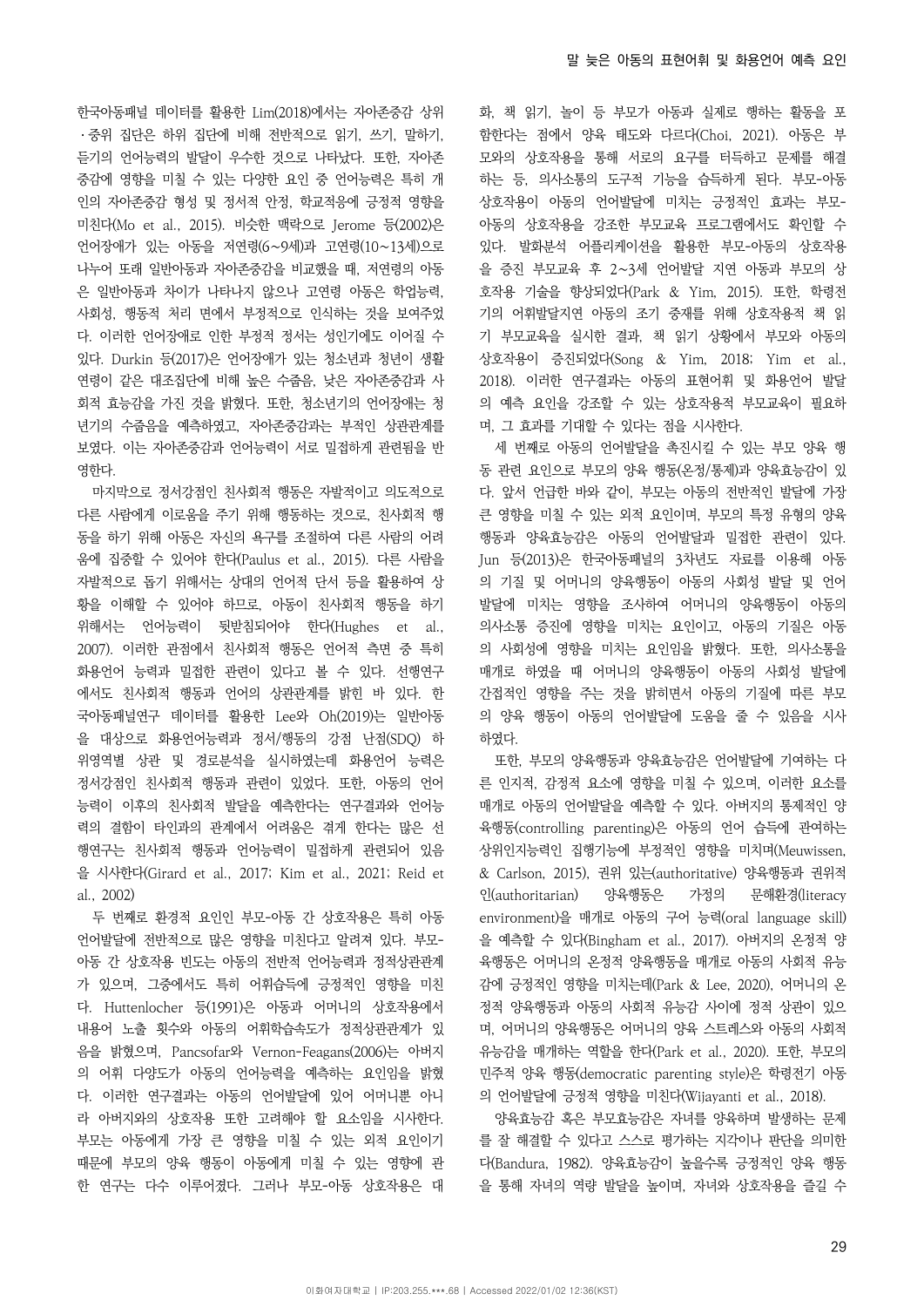있다(Lee & Yoo, 2013). 즉, 양육효능감은 스스로 좋은 부모가 될 수 있다고 생각하는 자기신념이다. 학자에 따라 차이가 있지만, 어머니의 양육효능감에는 의사소통 능력이 포함되기 때문에 자녀 의 언어발달에도 영향을 미칠 수 있다. 선행연구에서는 주로 영아 의 어휘습득에 영향을 미칠 수 있는 어머니의 요인으로 어머니의 양육태도나 양육행동 등을 언급하였으나, 최근 연구에서는 어머니 의 양육효능감이 만 2세 영아의 어휘 능력을 의미 있게 예측하는 것으로 나타났다(Park & Kim, 2021).

이에 본 연구에서는 한국아동패널 데이터를 활용하여 4차년도 (2011년; 만 3세)에 표현어휘 지연(10%ile 이하)으로 나타난 말 늦은 아동 중 8차년도(2015년; 만 7세)에 표현언어 능력이 10%ile을 초과하여 회복된 아동과 그렇지 못한 아동을 집단으로 구분하여, 아동의 언어발달에 영향을 미칠 수 있는 인지, 사회 및 정서발달, 부모양육 관련 요인, 학교적응이 집단별로 어떻게 다르 게 나타나는지 살펴보고자 한다. 또한, 아동의 인지/사회/정서발달 요인 및 부모양육 관련 요인 중 어떤 요인이 아동의 표현어휘 능 력과 추후 화용언어 능력을 가장 잘 예측하는지 살펴보고자 한 다. 이에 따른 연구문제는 다음과 같다.

첫째, 말 늦은 아동 중 정상수준도달 집단과 표현어휘지연 집단의 아동 내적요인(집행기능, 자아존중감), 부모-자녀 상호 작용, 부모양육요인(양육행동, 양육효능감), 학교적응에 유의한 차이가 있는가?

둘째, 아동 내적요인(집행기능, 자아존중감), 부모-자녀 상 호작용, 부모양육요인(양육행동, 양육효능감) 중 어떠한 요인이 말 늦은 아동의 표현어휘 능력을 유의미하게 예측하는가?

셋째, 아동 내적요인(집행기능, 자아존중감, 정서강점: 친사 회적 행동), 부모-자녀 상호작용, 부모양육 관련 요인(양육행 동, 양육효능감) 중 어떠한 요인이 말 늦은 아동의 추후 화용 언어 능력을 유의미하게 예측하는가?

# **Ⅱ. 연구 방법**

## 1. 연구 대상

본 연구에서는 육아정책연구원이 수행, 공개한 한국아동패널 (panel study on Korean children)의 데이터를 활용하였다. 한 국아동패널은 2008년부터 우리나라 아동의 성장 및 발달과정 에 대해 출생에서부터 자료를 수집하여 아동의 발달에 영향을 미칠 수 있는 지역사회와 육아정책에 관한 정보를 제공하는 것 을 목적으로 하고 있으며, 대상자가 성인기에 진입하는 2027년 까지 실시될 예정이다(http://panel.kicce.re.kr).

본 연구에서는 4차년도와 8차년도에 모두 참여한 1,493명을 대 상으로 하였다. 4차년도에 조사된 아동의 연령 평균은 만 3세 2개 월, 8차년도에 조사된 아동의 연령 평균은 만 7세 4개월이다.

먼저, 4차년도에 조사된 아동 중 말 늦은 아동을 선별하였다. 그 기준은 Hong과 Kim(2005)를 참고하여 (1)만 3세 전후로 측정한 수용ㆍ표현 어휘력 검사(Receptive & Expressive Vocabulary Test: REVT, Kim et al., 2009)의 표현어휘력 검 사 결과가 10%ile 이하인 아동 (2)부모로부터 보고된 신경, 인 지, 정서, 청각 등의 다른 발달영역의 뚜렷한 결함이 없는 아동 을 대상으로 하였다. 그 결과 말 늦은 아동 집단은 236명으로 나타났다. 이 중, 8차년도에도 REVT의 표현어휘력 검사 결과 10%ile 이하인 아동 81명을 표현어휘지연 집단으로, 나머지 155명을 정상도달집단으로 구분하였다. 연구대상 아동의 일반 적 배경은 Table 1에 제시하였다.

|          | Category                    | $n \ (\%)$  |
|----------|-----------------------------|-------------|
| Gender   | Male                        | 140 (59.3%) |
|          | Female                      | 96 (40.7%)  |
|          | Gyeonggi · Incheon          | 68 (28.8%)  |
|          | Chungcheong $\cdot$ Gangwon | 40 (16.9%)  |
|          | Seoul                       | 35 (14.8%)  |
| Province | Gyeongbuk                   | 33 (14.0%)  |
|          | Gyeongnam                   | 31 (13.1%)  |
|          | Jeolla                      | 29 (12.3%)  |
|          | Total                       | 236 (100%)  |

Table 1. Demographic characteristics of the sample

한편, 가족의 사회경제적 지위(social economic status: SES)는 아동의 언어 및 전반적인 발달에 영향을 미칠 수 있다 (Bradley & Whiteside-Mansell, 1997). 두 집단의 동질성 검 정을 위하여 독립표본 t-검정을 실시하여 두 집단 간 대상 아 동의 생활연령, '모' 최종학력, '부' 최종학력(1=무학, 2=초등 학교 졸업, 3=중학교 졸업 4=고등학교 졸업, 5=전문대 졸업 (3년제 이하), 6=대학교 졸업(4년제 이상), 7=대학원 졸업)과 월평균 가구소득을 비교하였으며 해당 변수 간 유의한 차이가 없었다. 독립표본 t-검정 실시결과는 Table 2와 같다.

Table 2.  $t$ -test results comparing typically developing (TD) and expressive vocabulary delayed (ED) groups on social economic status (SES)

|                                                    | TD   |     | ED                             |    |                 |
|----------------------------------------------------|------|-----|--------------------------------|----|-----------------|
|                                                    | M    | SD  | $\overline{M}$                 | SD |                 |
| Father education level                             | 5.21 | .99 | 4.99                           |    | 1.06 1.59       |
| Mother education level                             | 4.99 | .87 | 4.89                           |    | $.95 \quad .86$ |
| Monthly household income<br>$(x10,000$ Korean Won) |      |     | 457.6 136.8 420.38 243.02 1.23 |    |                 |

# 2. 연구 도구

본 연구에서는 4차년도와 8차년도의 표현어휘 백분위를 기준으 로 정상수준도달 집단과 정상수준도달 집단을 구분하였다. 두 집단 의 아동내적 요인, 부모-자녀 상호작용, 부모양육관련 요인을 비교 하고 아동의 표현어휘 예측 요인을 알아보기 위하여 8차년도의 표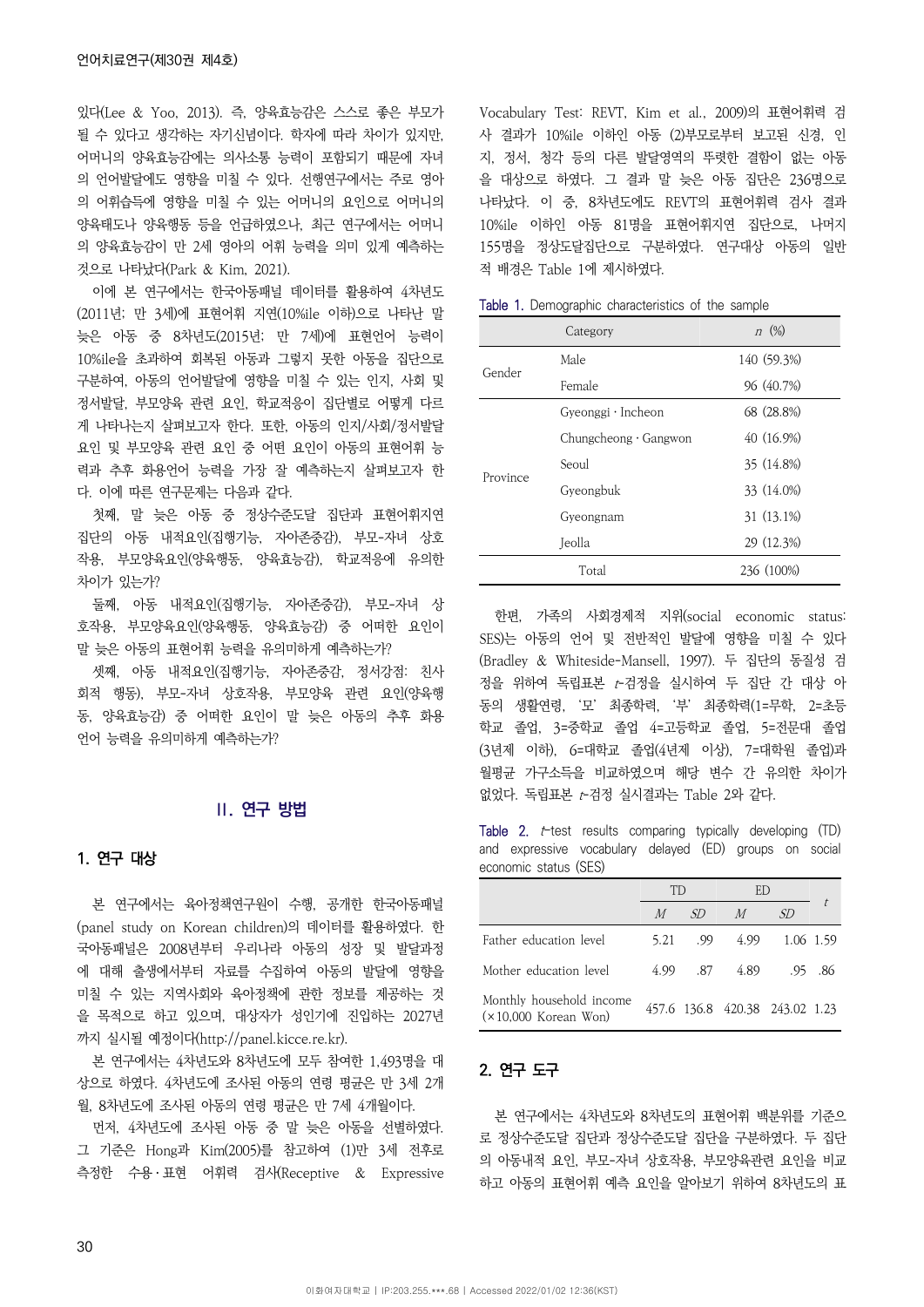현어휘 원점수, 수용어휘 원점수, 자아존중감, 집행기능, 학교적응, 부모 양육행동(온정/통제) 데이터와 7차년도의 모-양육효능감, 부-양육효능감 데이터를 사용하였으며, 아동의 화용언어의 예측 요인 을 알아보기 위하여 10차년도의 화용언어 능력과 정서강점(친사회 적 행동) 데이터를 추가로 사용하였다.

- 1) 아동관련 변인
- (1) 수용ㆍ표현 어휘력

수용ㆍ표현 어휘력 검사(Receptive & Expressive Vocabulary Test: REVT, Kim et al., 2009)로 측정하였다. 이 는 아동의 수용 및 표현어휘력을 측정하기 위한 공식검사이다. 표현어휘력은 검사자가 아동에게 목표어휘에 해당하는 그림을 보여주고 품사별로 해당하는 질문을 하였을 때, 아동이 대답하 는 반응으로 측정되며, 수용어휘력은 검사자가 아동에게 4개의 보기 그림을 모두 보도록 격려하고 목표어휘를 들려주었을 때, 아동이 해당하는 그림을 손가락으로 가리키는 반응으로 측정된 다. 표현어휘력은 4차, 6차, 7차, 8차에 수집되었으나, 6차에서 는 2차 심층조사에서만 실시되었으며 7차의 결과는 내부 결정 에 따라 데이터가 공개되지 않았다. 본 연구에서는 4차년도, 8 차년도 REVT 검사의 표현어휘 백분위 점수, 원점수와 수용어 휘 원점수를 사용하였다. 백분위 점수와 원점수가 높을수록 어 휘력이 높은 것을 의미한다.

#### (2) 의사소통 능력: 화용언어능력

Oh 등(2012)의 문항을 한국아동패널의 예비조사 결과를 바 탕으로 윤문한 내용을 원저자(Oh)의 검수를 거쳐 최종 문항으 로 사용하였다. 총 44문항으로 어머니가 지필식 설문지에 응답 하는 방식으로 조사되었으며 5점 리커트 척도로 평정하였다(1 점=전혀 그렇지 않다∼5점=항상 그렇다). 점수가 높을수록 아 동의 화용언어 능력이 높은 것을 의미한다. 10∼13차에 조사되 었으며 본 연구에서는 10차년도의 데이터를 사용하였다. 문항 의 내적 신뢰도는 .97로 나타났다.

#### (3) 집행기능

Song(2014)의 문항을 사용하였다. 총 40문항으로 어머니가 지 필식 설문지에 응답하는 방식으로 조사되었으며 3점 리커트 척도 로 평정하였다(1점=전혀 아니다∼3점=자주 그렇다). 원 조사에서는 집행기능 곤란을 조사하여 점수가 높을수록 집행기능이 낮은 것을 의미하였으나, 본 연구에서는 모든 문항을 역코딩하여 점수가 높을 수록 집행기능이 높은 것을 의미한다. 8, 9차에 조사되었으며 본 연구에서는 8차년도의 데이터를 사용하였다. 문항의 내적 신뢰도 는 .94로 나타났다.

# (4) 자아존중감

MCS(2008)에서 Rosenberg(1965)의 자아존중감 척도 10문항 을 아동의 연령에 맞게 축소한 문항을 사용하였다. 총 5문항으로 아동이 지필식 설문지에 응답하는 방식으로 조사되었으며 4점 리 커트 척도로 평정하였다(1점=전혀 행복하지 않아요∼4점=매우 행 복해요). 점수가 높을수록 자아존중감이 높은 것을 의미한다. 8, 9 차에 조사되었으며 본 연구에서는 8차의 데이터를 사용하였다. 문 항의 내적 신뢰도는 .69로 나타났다.

# (5) 사회적 강점: 친사회적 행동

Goodman(1997)의 한국어 번역판(교사용)을 사용하였으며 하 위영역 중 친사회적 행동 문항(문항 1, 4, 9, 17, 20)을 사용하였 다. 총 5문항으로 소속 학급의 담임교사가 web 설문지에 응답하 는 방식으로 조사되었으며, 3점 리커트 척도로 평정하였다(1점=전 혀 그렇지 않다∼3점=매우 그렇다). 점수가 높을수록 친사회적 행 동 정도가 높은 것을 의미한다. 9∼11차에 조사되었으며 본 연구 에서는 10차의 데이터를 사용하였다. 문항의 내적 신뢰도는 .86으 로 나타났다.

#### (6) 학교적응

Chi와 Jung(2006)의 학교적응 척도를 이용하였다. 총 35문 항으로 소속 학급 담임교사가 web 설문지에 응답하는 방식으 로 조사되었으며 5점 리커트 척도로 평정하였다(1점=전혀 그 렇지 않다∼5점=매우 그렇다). 문항 1, 11, 31번을 역코딩하였 다(예, 나이에 비해 어리게 행동한다). 점수가 높을수록 학교적 응 정도가 좋은 것을 의미한다. 8차, 9차에 조사되었으며 본 연구에서는 8차년도의 데이터를 사용하였다. 문항의 내적 신뢰 도는 .95로 나타났다.

# 2) 부모-자녀 상호작용

Early Childhood Longitudinal Study Kindergarten Cohort (ECLS-K)의 Home Environment, Activities, And Cognitive Stimulation(HEQ) 중 부모-자녀 상호작용을 질문하는 일부 문항 을 사용하였으며, 한국아동패널에서 ECLS로부터 사용 허가를 취득 하여 사용하였다. 총 9문항으로 어머니, 아버지 각각 지필식 설문 지에 응답하는 방식으로 조사되었으며 4점 리커트 척도로 평정하 였다(1점=전혀 하지 않음, 2점=1∼2번, 3점=3∼6번, 4점=매일 함). 점수가 높을수록 부모-자녀 상호작용이 높은 것을 의미한다. 모-자녀 상호작용은 6차∼9차에 조사되었으며, 8차∼9차에서만 어 머니와 아버지를 대상으로 조사되었다. 본 연구에서는 8차년도의 모-자녀 상호작용과 부-자녀 상호작용의 점수를 사용하였다. 문항 의 내적 신뢰도는 모-자녀 상호작용은 .85로, 부-자녀 상호작용은 .86으로 나타났다.

#### 3) 부모양육관련 변인

### (1) 부모양육효능감

Shin(1997)에서 번역한 Gibaud-Wallston & Wandersman (1978)을 Oh(2005)에서 사용한 내용을 참고하여 한국아동패널 연구진이 검토ㆍ수정하였다. 총 16문항으로 어머니, 아버지 각 각 지필식 설문지에 응답하는 방식으로 조사되었으며 5점 리커 트 척도로 평정하였다(1점=전혀 그렇지 않다∼5점=항상 그렇 다). 점수가 높을수록 양육효능감이 높은 것을 의미한다. 7차와 9차에 조사되었으며 7차년도의 부, 모 양육효능감 점수를 사용 하였다. 모-양육효능감의 내적 신뢰도는 .95로, 부-양육효능감 의 내적신뢰도는 .86으로 나타났다.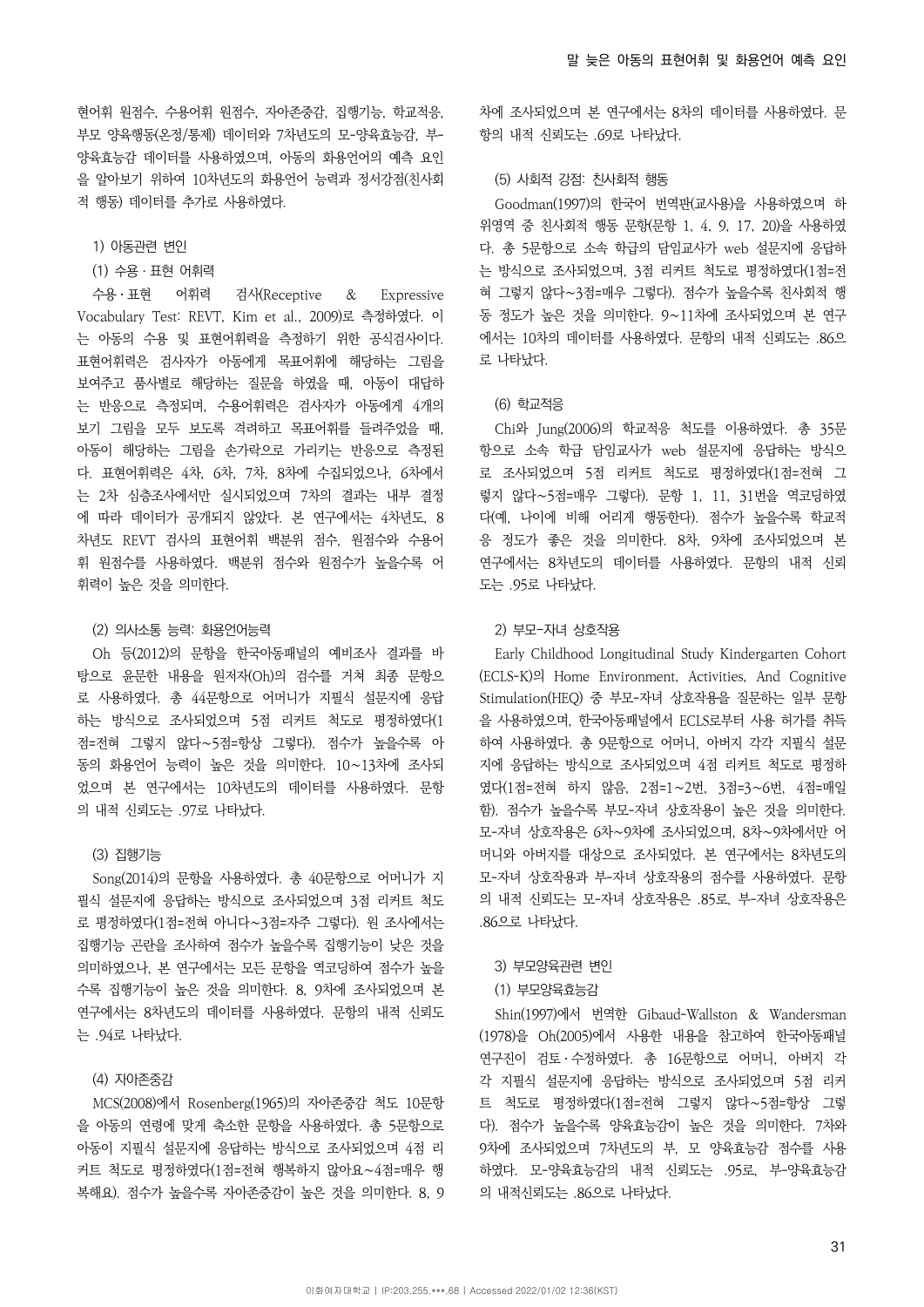#### (2) 부모 양육행동: 온정

Cho 등(1999)의 문항을 참고하여 한국아동패널 연구진이 자체적으로 제작하였다. 총 6문항으로 어머니, 아버지 각각 지 필식 설문지에 응답하는 방식으로 조사되었으며 5점 리커트 척도 로 평정하였다(1점=전혀 그렇지 않다∼5점=매우 그렇다). 점수가 높을수록 온정적 양육 정도가 높은 것을 의미한다. 5, 6, 8차에 조사되었으며 본 연구에서는 8차의 부, 모의 온정적 양육행동 점 수를 사용하였다. 모-양육행동(온정) 문항의 내적 신뢰도는 .90, 부-양육행동(온정) 문항의 내적 신뢰도는 .88로 나타났다.

# (3) 부모 양육행동: 통제

Cho 등(1999)의 문항을 참고하여 한국아동패널 연구진이 자체 적으로 제작하였다. 총 6문항으로 어머니, 아버지 각각 지필식 설 문지에 응답하는 방식으로 조사되었으며 5점 리커트 척도로 평정 하였다(1점=전혀 그렇지 않다∼5점=매우 그렇다). 점수가 높을수록 통제적 양육 정도가 높은 것을 의미한다. 5, 6, 8차에 조사되었으 며 본 연구에서는 8차의 부, 모의 통제적 양육행동 점수를 사용하 였다. 모-양육행동(통제) 문항의 내적 신뢰도는 .77로, 부-양육행 동(통제) 문항의 내적 신뢰도는 .80으로 나타났다.

# 3. 자료 분석

본 연구의 모든 통계적 분석은 SPSS version 20을 사용하였 다. 정상수준도달 집단과 표현어휘지연 집단의 차이를 살펴보기 위하여 독립표본 t-검정을 실시하였다. 또한, 각 집단의 표현어휘 능력과 화용언어 능력을 설명해주는 요인에 대해 집단 간 차이가 나타나는지 알아보기 위하여 단계적 중다회귀분석(stepwise multiple regression analysis)을 실시하였다.

#### Table 3. Comparison of the study variables between TD and ED

# **Ⅲ. 연구 결과**

# 1. 정상수준도달 집단과 표현어휘지연 집단 간 비교

4차년도에 표현어휘력 점수가 10%ile 이하인 아동 중, 8차년도 에 표현어휘력 점수가 10%ile을 초과한 정상수준도달 집단과 여전 히 10%ile 이하로 나타난 표현어휘지연 집단의 아동내적 요인, 부 모-자녀 간 상호작용, 부모양육관련 요인(양육효능감, 양육행동)에 유의한 차이가 있는지 알아보기 위하여 독립표본 t-검정을 실시하 였다. 그 결과, 요인별로 다음과 같이 나타났으며, 그 결과를 Table 3에 제시하였다.

## 1) 아동내적 요인

정상수준도달 집단이 표현어휘지연 집단에 비해 모든 내적요인 에서 유의미하게 높은 것으로 나타났다. 각 요인을 살펴보면, 표 현어휘 원점수(정상수준도달 집단: M=84.35, SD=6.82; 표현어휘 지연 집단: M=66.67, SD=4.80; t=20.80, p<.001), 수용어휘원점 수(정상수준도달 집단: M=79.56, SD=0.90; 표현어휘지연 집단: M=71.63, SD=11.84; t=5.00, p(.001), 집행기능(정상수준도달 집단: M=2.66, SD=.42; 표현어휘지연집단: M=2.41,  $S\!D$ =.55;  $t=3.06$ ,  $p(0.01)$ , 자아존중감(정상수준도달 집단: M=3.39, SD=.44; 표현어휘지연 집단: M=3.23, SD=.54;  $t=2.32$ ,  $p(0.05)$  및 학교생활적응(정상수준도달 집단: M=3.84. SD=.60; 표현어휘지연 집단: M=3.41. SD=.65; t=4.32 p<.05)로 정상수준도달 집단이 표현어휘 집단에 비해 모 든 요인에서 유의미하게 높은 것으로 나타났다.

| Category                 |                                    |        | TD $(n=155)$ |       | $ED (n=81)$ |                     |  |
|--------------------------|------------------------------------|--------|--------------|-------|-------------|---------------------|--|
|                          |                                    | M      | SD           | M     | SD          | $\ddot{t}$          |  |
|                          | Expressive vocabulary              | 84.355 | 6.82         | 66.67 | 4.80        | $20.80***$          |  |
|                          | Receptive vocabulary               | 79.56  | 10.90        | 71.63 | 11.84       | $5.00^{*}$          |  |
| Internal<br>factor       | EF                                 | 2.66   | .42          | 2.41  | .55         | 3.06                |  |
|                          | Self-esteem                        | 3.39   | .44          | 3.23  | .54         | $2.32^{*}$          |  |
|                          | School adjustment                  | 3.84   | .60          | 3.41  | .65         | $4.32$ <sup>*</sup> |  |
| Father-child interaction |                                    | 1.80   | .44          | 1.80  | .54         | .11                 |  |
|                          | Mother-child interaction           | 2.25   | .56          | 2.20  | .51         | .73                 |  |
|                          | Father-parenting efficacy          | 3.12   | .27          | 3.12  | .26         | 1.23                |  |
|                          | Mother-parenting efficacy          | 3.22   | .24          | 3.19  | .22         | .92                 |  |
| External<br>factor       | Father-parenting behavior (warmth) | 3.50   | .56          | 3.40  | .73         | 1.04                |  |
|                          | Father-parenting behavior(control) | 3.37   | .55          | 3.28  | .62         | 1.10                |  |
|                          | Mother-parenting behavior(warmth)  | 3.65   | .66          | 3.63  | .56         | .21                 |  |
|                          | Mother-parenting behavior(control) | 3.38   | .59          | 3.51  | .43         | .80                 |  |

Note. TD=typically developing group; ED=expressive vocabulary delayed group; EF=executive function.  $p\zeta$ .05,  $p\zeta$ .01,  $p\zeta$ .001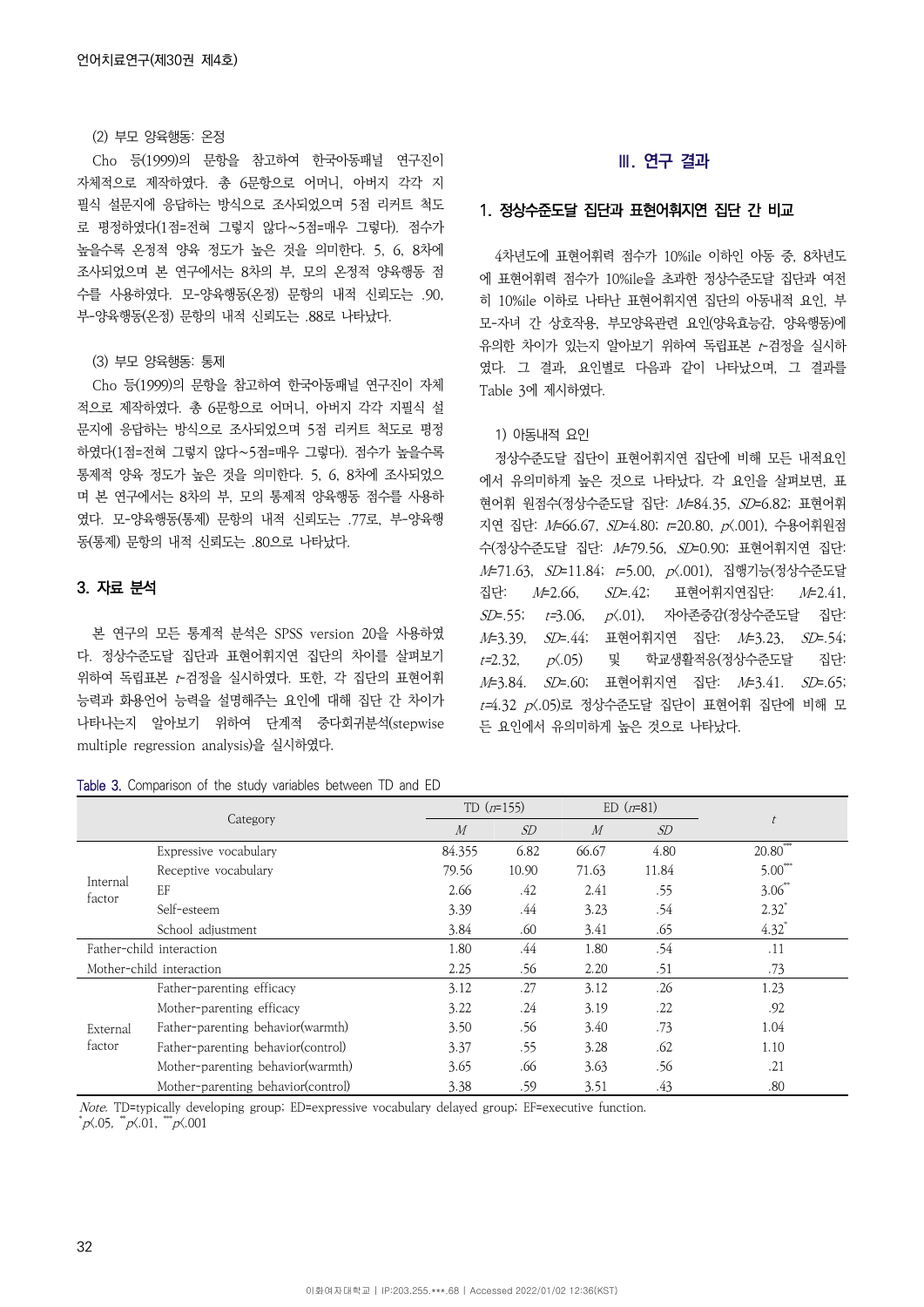# 2) 부모-자녀 간 상호작용

정상수준도달 집단과 표현어휘지연 집단 간 부-자녀 상호작용(정 상수준도달 집단: M=1.80, SD=.44; 표현어휘지연 집단: M=1.80, SD=.54; t=011, p>.05)과 모-자녀 상호작용(정상수 준도달 집단: M=2.25, SD=.56; 표현어휘지연 집단: M=2.20, SD=.51; t=.73, p).05).에는 유의미한 차이가 없었다.

## 3) 부모양육관련 요인

정상수준도달 집단과 표현어휘지연 집단 간의 부모 양육효능감 과 온정적, 통제적 부모 양육태도에는 유의미한 차이가 나타나지 않았다. 각 요인을 살펴보면, 부-양육효능감(정상수준도달 집단: M=3.12, SD=.27; 표현어휘지연 집단: M=3.12, SD=.26; t=1.23, p>.05), 모-양육효능감(정상수준도달 집단: M=3.22, SD=.24; 표 현어휘지연 집단: M=3.19, SD=.22; t=.92, p).05), 부-온정적 양 육행동(정상수준도달 집단: M=3.50, SD=.56; 표현어휘지연 집단: M=3.40, SD=.73; t=1.04, p).05), 부-통제적 양육행동(정상수준 도달 집단: M=3.37, SD=.55; 표현어휘지연 집단: M=3.28, SD=.62; t=1.10, p>.05), 모-온정적 양육행동(정상수준도달 집단: M=3.65, SD=.66; 표현어휘지연 집단: M=3.63, SD=.56; t=.21, p>.05), 모-통제적 양육행동(정상도달집단: M=3.51, SD=.43; 표

현어휘지연집단: M=3.38, SD=.59; t=080, p>.05)로 두 집단 간 유의미한 차이가 없었다.

# 2. 말늦은 아동의 표현어휘력 예측요인

#### 1) 각 변인 간의 상관관계

회귀분석에 앞서 변인 간 상관분석을 실시하였으며, 해당 결과 는 아래 Table 4에 제시하였다.

아동의 표현어휘력 원점수는 집행기능( $r = 159$ ,  $p(0.05)$ , 자아존 중감(r=.131, p<.05), 모-양육효능감(r=.132, p<.05)과 정적 상관 관계를 보였다. 집행기능은 모-통제적 양육행동( $r = 185$ ,  $p(0.05)$ 과 부적 상관관계를 보였다. 자아존중감은 부-아동 상호작용(r=.162,  $p(0.05)$ 과 정적 상관관계를 보였다. 모-자녀 상호작용은 부-자녀 상호작용(r=.372, p<.01), 모-온정적 양육행동(r=.429, p<.01), 부 -온정적 양육행동(r=.508, p<.01)과 정적 상관관계를 보였다. 모-온정적 양육행동은 모-통제적 양육행동(r=.354, p<.01)과 정적 상 관관계를 보였다. 모-통제적 양육행동은 부-통제적 양육행동 (r=.252, p<.01)과 정적 상관관계를 보였다. 모-양육효능감은 부-양육효능감과 정적 상관관계를 보였다(r=.159, p<.01).

Table 4. Correlations among the variables

|                                           | 1                   | $\overline{2}$       | $\mathfrak{Z}$ | $\overline{4}$ | 5           | 6          | $\boldsymbol{7}$ | 8       | $\overline{9}$ | 10                   | 11 |
|-------------------------------------------|---------------------|----------------------|----------------|----------------|-------------|------------|------------------|---------|----------------|----------------------|----|
| 1. Expressive vocabulary                  |                     |                      |                |                |             |            |                  |         |                |                      |    |
| 2. EF                                     | $.159*$             |                      |                |                |             |            |                  |         |                |                      |    |
| 3. Self-esteem                            | $.131*$             | .095                 |                |                |             |            |                  |         |                |                      |    |
| 4. Mother-child interaction               | .059                | .067                 | .069           |                |             |            |                  |         |                |                      |    |
| 5. Father-child interaction               | .048                | .010                 | $.162*$        | $.372**$       |             |            |                  |         |                |                      |    |
| 6. Mother-parenting behavior<br>(warmth)  | .049                | .042                 | .029           | $.429$ **      | $.198*$     |            |                  |         |                |                      |    |
| 7. Mother-parenting behavior<br>(control) | .058                | $-.185$ <sup>*</sup> | $-.052$        | .091           | $-.125$     | $.354^{*}$ |                  |         |                |                      |    |
| 8. Father-parenting behavior<br>(warmth)  | .108                | .038                 | .133           | $.216**$       | $.508^{**}$ | $.311$ **  | $-.086$          |         |                |                      |    |
| 9. Father-parenting behavior<br>(control) | .118                | $-.151$              | $-.062$        | .036           | .028        | .014       | $.252^{**}$      | .117    |                |                      |    |
| 10. Mother-parenting efficacy             | $.132$ <sup>*</sup> | .051                 | .091           | $-.063$        | $-.068$     | $-.025$    | $-.080$          | $-.002$ | $-.038$        |                      |    |
| 11. Father-parenting efficacy             | .053                | .080                 | .083           | $-.092$        | $-.050$     | $-.083$    | $-.057$          | .018    | $-.080$        | $.672$ <sup>**</sup> |    |

 $p\zeta.05$ ,  $\sqrt[p]{a}$ .01

# 2) 회귀분석 결과

말 늦은 아동의 표현어휘력 예측요인을 알아보기 위하여 종속변 인을 표현어휘 원점수로 하고, 아동의 내적요인(집행기능, 자아존 중감) 부-자녀 상호작용, 모-자녀 상호작용, 부모양육관련요인(모-온정적 양육행동, 부-온정적 양육행동, 모-통제적 양육행동, 부-통 제적 양육행동, 모-양육효능감, 부-양육효능감)을 예측변인으로 하 는 단계적 회귀분석을 실시하였다. 그 결과, 말 늦은 아동의 표현

어휘력을 집행기능이 약 44% (수정된 R제곱은 38%) 설명해주는 것으로 나타났다(F=6.74, p<.05, R<sup>2</sup>=.44, <sub>adj</sub>R<sup>2</sup>=.38). 한편, Dublin-Watson 통계량은 1.935로 2에 근사한 값을 보여 잔차의 독립성 가정에 문제가 없는 것으로 평가되었고, 분산팽창지수 (variance inflation factor: VIF)는 모두 10 미만으로 작게 나 타나 다중공선성 문제는 없는 것으로 판단되었다.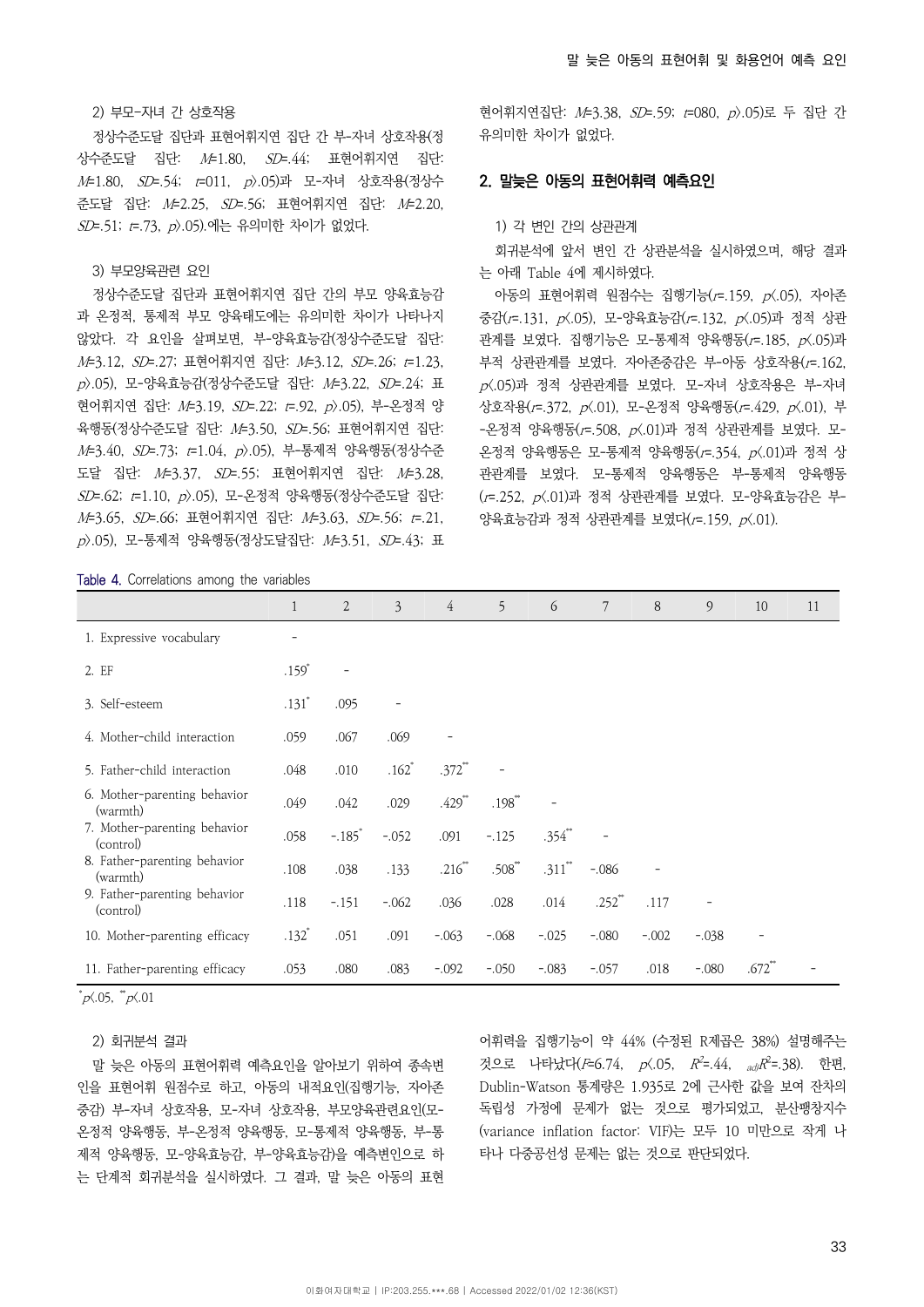# 3. 말늦은 아동의 화용언어 예측요인

# 1) 각 변인 간의 상관관계

회귀분석에 앞서 변인 간 상관분석을 실시하였으며, 해당 결과 는 아래 Table 5에 제시하였다. 화용언어능력은 모-자녀 상호작용 (r=.311, p<.01), 모-온정적 양육행동(r=.317, p<.01), 모-통제적 양육행동(r=.198, p<.05), 모-양육효능감(r=.276, p<.01)과 정적상 관관계가 있는 것으로 나타났다. 집행기능은 친사회적 행동(r=321  $p(0.01)$ 과 정적상관관계가, 모-통제적 양육행동( $r = 0.217$ ,  $p(0.01)$ 과 부적 상관관계가 있었다. 모-자녀 상호작용은 부-자녀 상호작용 (r=.314, p<.01), 모-온정적 양육행동(r=.424, p<.01), 모-양육효 능감(r=.255, p<.05) 와 정적상관관계가 있는 것으로 나타났다. 부  $-$ 자녀 상호작용은 모-통제적 양육행동( $r = 0.276$ ,  $p \le 0.01$ )과 부적상관 관계가, 부-온정적 양육행동( $r = .499$   $p(.01)$ 과 정적상관관계가 있 는 것으로 나타났다. 모-온정적 양육행동은 모-통제적 양육행동 (r=.172, p<.05)과 부적상관관계가, 부-온정적 양육행동r=.253,  $p(0.01)$ , 모-양육효능감 $(r=0.314, p(0.01)$ 과 정적상관관계가 있는 것 으로 나타났다. 부-통제적 양육행동은 모-양육효능감(r=.191,  $p(0.05)$ , 부-양육효능감 $(r=0.394, p(0.01)$ 과 정적상관관계가 있

Table 5. Correlations among the variables

는 것으로 나타났다. 모-양육효능감은 부-양육효능감r=.351, p<.01)과 정적상관관계가 있는 것으로 나타났다.

#### 2) 회귀분석 결과

말 늦은 아동의 화용언어능력 예측요인을 알아보기 위하여 종속 변인을 화용언어 점수로 하고, 아동의 내적요인(집행기능, 자아 존중감, 정서강점 중 친사회적 행동) 부-자녀 상호작용, 모-자녀 상호작용, 부모양육관련요인(모-온정적 양육행동, 부-온 정적 양육행동, 모-통제적 양육행동, 부-통제적 양육행동, 모 -양육효능감, 부-양육효능감)을 예측변인으로 하는 단계적 회 귀분석을 실시하였다. 그 결과, 말 늦은 아동의 화용언어능력을 모-자녀 상호작용이 약 16.1% (수정된 R제곱은 14.6%) 설명 해주는 것으로 나타났다 $(F=10.929, p\angle 01, R^2=0.161,$  $_{adj}R^2$ =.146). 한편, Dublin-Watson 통계량은 2.039로 2에 근사 한 값을 보여 잔차의 독립성 가정에 문제가 없는 것으로 평가 되었고, 분산팽창지수(variance inflation factor: VIF)는 모두 10 미만으로 작게 나타나 다중공선성 문제는 없는 것으로 판단 되었다.

|                                           | $\mathbf{1}$         | 2                    | $\overline{3}$ | $\overline{4}$ | 5           | 6                    | 7                 | 8                    | 9                        | 10   | 11 |
|-------------------------------------------|----------------------|----------------------|----------------|----------------|-------------|----------------------|-------------------|----------------------|--------------------------|------|----|
| 1. Pragmatic language                     | -                    |                      |                |                |             |                      |                   |                      |                          |      |    |
| 2. EF                                     | .172                 |                      |                |                |             |                      |                   |                      |                          |      |    |
| 3. Self-esteem                            | .052                 | .094                 |                |                |             |                      |                   |                      |                          |      |    |
| 4. Mother-child interaction               | .135                 | $.321$ **            | .207           |                |             |                      |                   |                      |                          |      |    |
| 5. Father-child interaction               | $.311$ <sup>**</sup> | .121                 | .036           | .038           |             |                      |                   |                      |                          |      |    |
| 6. Mother-parenting behavior<br>(warmth)  | .139                 | .010                 | .168           | .081           | $.314^{**}$ |                      |                   |                      |                          |      |    |
| 7. Mother-parenting behavior<br>(control) | $.317**$             | $-.051$              | $-.056$        | .051           | $.424$ **   | .114                 | $\qquad \qquad -$ |                      |                          |      |    |
| 8. Father-parenting behavior<br>(warmth)  | $.198*$              | $-.217$ <sup>*</sup> | $-.051$        | $-.145$        | .060        | $-.172$ <sup>*</sup> | $.431$ **         |                      |                          |      |    |
| 9. Father-parenting behavior<br>(control) | .073                 | .029                 | .093           | .105           | .129        | $.499^{**}$          | $.234^{**}$       | $-.102$              | $\overline{\phantom{a}}$ |      |    |
| 10. Mother-parenting efficacy             | .045                 | $-154$               | $-.056$        | $-168$         | .067        | $-.035$              | .012              | $.253$ <sup>**</sup> | .118                     |      |    |
| 11. Father-parenting efficacy             | .276                 | $-.114$              | .071           | $-.077$        | $.255^{**}$ | .126                 | $.314^{**}$       | $.201*$              | $.191$ <sup>*</sup>      | .046 |    |

 $p\zeta.05$ ,  $\sqrt[p]{a}$ .01

# **Ⅳ. 논의 및 결론**

본 연구에서는 한국아동패널 데이터를 활용하여 만 3세의 말 늦 은 아동 중, 만 7세에 표현어휘 능력이 회복된 아동과 그렇지 않은 아동을 정상수준도달 집단과 표현어휘지연 집단으로 구분하였다. 두 집단의 차이를 알아보기 위하여 다양한 아동내적 요인, 부모-자 녀 상호작용, 부모의 양육관련 요인이 어떻게 다르게 나타나는지 살펴보았다. 또한, 아동의 학령기 표현어휘 및 화용언어 발달 예측

요인을 알아보고 학령전기 아동의 표현어휘 및 화용언어를 촉진할 수 있는 방법을 탐구하고자 하였다. 대부분의 말 늦은 아동 선행연 구에서 정상수준도달 집단과 표현어휘지연 집단를 구분하는 시점이 6개월 전후의 추적 연구로 이루어지고 있는 것과는 달리 본 연구에 서는 만 3세와 만 7세를 기준으로 하였다. 아동에게 표준화된 언어 검사를 실시하는 점과 학령전기 어린 아동의 언어능력은 1년 안에 도 회복될 수 있다는 선행연구들을 고려할 때, 6개월 종단연구는 그 간격이 다소 짧을 수 있으나, 현장에서 장기간의 종단적 추적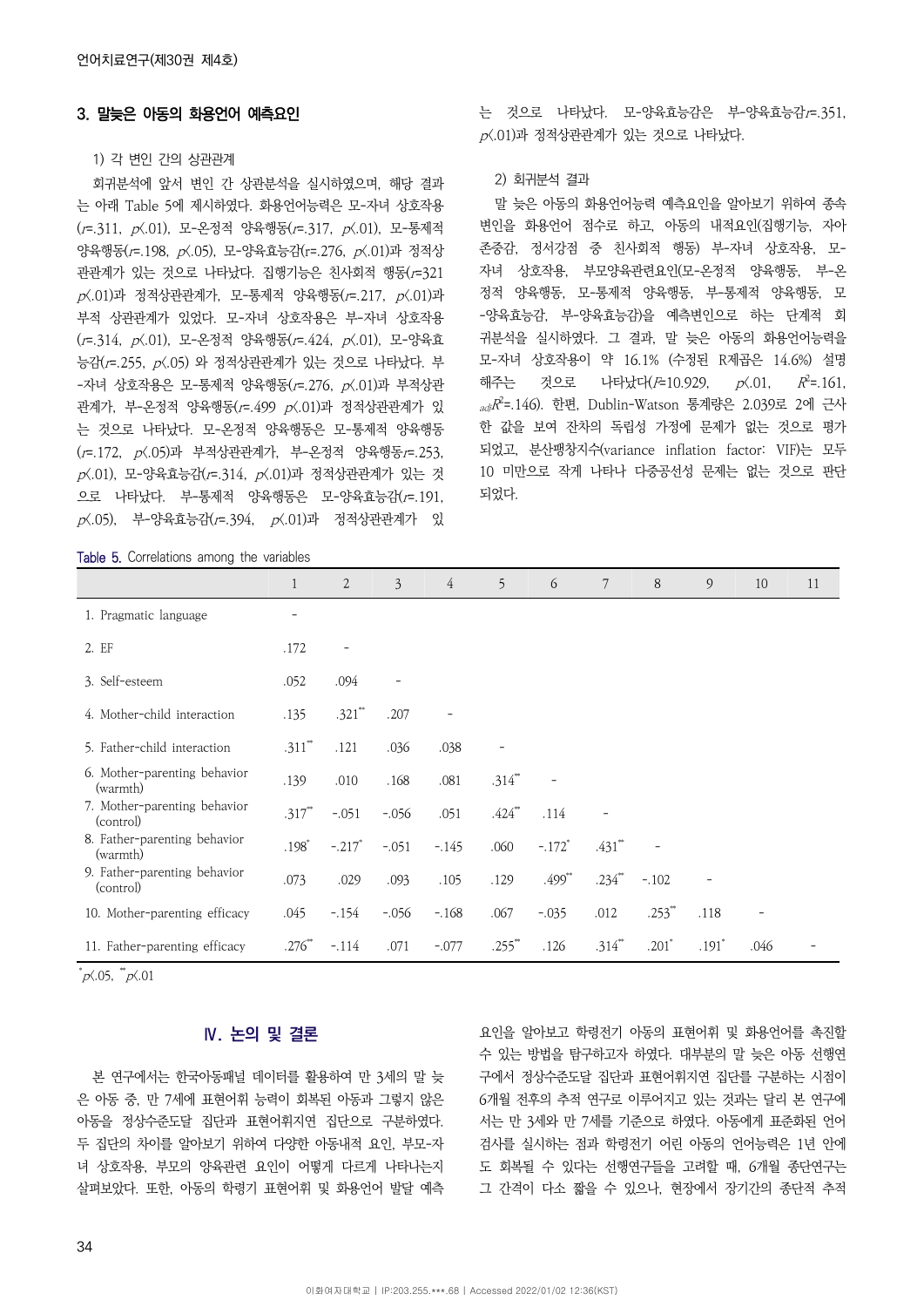연구를 실시하는 것은 매우 어렵다. 본 연구에서는 국가 수준으로 관리되는 패널 데이터를 활용하여 대규모의 인원을 긴 기간에 거쳐 종단적으로 그 변화를 살펴보았다는 점에서 장점이 있다. 더불어, 학령기를 구분 시점으로 두 집단을 구분한 것에서 본 연구가 선행 연구에서 나아간 시도라고 말할 수 있는데, 학령전기 말 늦은 아동 은 학령기에 학습장애, 읽기장애, 화용언어 장애로 발달할 가능성이 높기 때문이다.

이에 따른 연구결과는 다음과 같다. 첫째, 정상수준도달 집단 과 표현어휘지연 집단의 아동내적요인, 부모-자녀 상호작용, 부 모양육관련요인 등 다양한 요인이 어떻게 다르게 나타나는지 살 펴본 결과, 두 집단의 아동 내적요인 즉, 표현어휘력, 수용어휘 력, 집행기능, 자아존중감, 학교생활적응 모두 정상수준도달 집 단이 표현어휘지연 집단에 비해 유의미하게 높은 것으로 나타났 다. 그러나 부모-아동 상호작용 및 부모양육관련 요인에서는 두 집단 간 차이가 나타나지 않았다. 이러한 결과는 만 7세의 말 늦은 아동 표현어휘능력에 영향을 미칠 수 있는 요인이 다른 요인보다는 아동 내적요인일 가능성이 높다는 의미이다. 집행기 능과 표현어휘력과의 연관성은 많은 선행연구가 뒷받침하고 있 다(Yang et al., 2015). 자아존중감 또한 언어능력과 정적 상관 관계가 있는 것으로 알려져 있으므로(Durkin et al., 2017; Jerome et al., 2002) 이는 선행연구를 뒷받침하는 결과라고 할 수 있다. 그러나, 말 늦은 아동 중 정상수준도달 집단과 표현어 휘지연 집단의 자아존중감을 비교하는 선행연구는 드물며, 이러 한 연구결과는 학령전기 아동의 언어능력 회복을 위해 아동의 정서적 측면도 고려해야 한다는 시사점을 준다. 즉, 가정 혹은 임상 현장에서 말 늦은 아동의 중재를 진행할 때, 언어적 측면 뿐 아니라 아동의 정서, 사회성발달, 인지적 측면까지 고려한 중재를 해야 한다는 임상적 시사점을 주는 결과이다.

둘째, 말 늦은 아동의 표현어휘를 가장 잘 예측하는 요인이 무엇인지 알아본 결과, 집행기능이 아동의 표현어휘를 가장 잘 예측하는 것으로 나타났다. 이러한 결과 역시 아동의 언어발달 이 정보를 통제하고 조직하는 언어 기저에 있는 능력과 연관이 있다는 선행연구를 뒷받침하는 결과이다. 이러한 결과는 앞서 말한 바와 같이 학령전기 아동의 언어 중재에 언어적 측면뿐 아니라 아동의 집행기능을 촉진할 수 있는 다양한 활동이 함께 이루어져야 한다는 것을 시사한다. 그뿐만 아니라, 말 늦은 아 동의 회복 가능성을 예측할 때, 아동의 가족력 혹은 배경정보 를 고려하는 것 외에 아동의 집행기능을 평가한다면 신뢰도 높 은 정보를 제공할 수 있을 것이다. 더불어 본 연구에서 회귀분 석 전에 실시한 상관분석 결과를 살펴보면, 아동의 표현어휘력 이 집행기능, 자아존중감, 모-양육효능감과 정적상관관계가 있 는 것을 알 수 있다. 아동의 집행기능 및 자아존중감이 표현어 휘력과 밀접한 관련이 있다는 결과 역시 앞서 언급한 아동의 조기 중재에 다양한 접근이 필요하며 인지, 정서적 측면도 간 과하지 말아야 한다는 점을 뒷받침한다. Brinton과 Fujiki(2005)는 언어장애 아동이 적은 말수와 발화를 끝까지 이어나가기 어려워서 또래와의 대화 참여와 학교생활에서 배제 되고, 이렇게 공동체 생활 참여도가 떨어지는 경향이 다시 아 동의 언어발달에 영향을 미칠 수 있음을 지적하였다. 이러한 상황에서 아동의 자아존중감은 아동의 부끄러움과 부적응을 억 제하는 완충 역할을 할 수 있다(Coplan & Armer, 2005). 즉, 또래보다 언어 수준이 낮은 아동의 자아존중감을 증진시킬 수 있다면 이는 또래 부적응의 방어기제로도 작용할 수 있으며, 아동의 표현어휘를 촉진할 수도 있다. 더불어 어머니의 양육효 능감이 아동의 표현어휘력과 밀접한 관계가 있다는 것은 학령 전기 아동의 언어발달에 부모가 중요한 요인이라는 수많은 선 행연구와 맥락을 같이 한다. 즉, 말 늦은 아동 어머니 스스로가 양육에 대해 자신감을 가지는 것이 아동의 표현어휘 발달에 긍 정적인 영향을 미칠 수 있다는 것이다. 선행연구에서도 아동과 의 상호작용 어려움으로 인한 양육스트레스가 3~5세 아동의 수용 및 표현어휘를 예측한다고 하였다. 이러한 측면에서 볼 때, 부모교육 시 양육효능감을 촉진할 수 있는 다양한 방법을 모색하는 것이 필요하다.

셋째, 말 늦은 아동의 화용언어 능력을 가장 잘 예측하는 요인 은 어머니와의 상호작용으로 나타났다. 부모-아동의 상호작용이 아 동의 성공적인 언어발달과 관련이 있다는 사실은 많은 연구를 통 해 밝혀졌으며, 특히 생후 첫 3년의 부모-아동 상호작용의 양과 질은 아동의 언어발달에 결정적인 영향을 미친다고 알려졌다 (Topping et al., 2013). 더불어, 상대적으로 나중에 발달한다고 있는 화용언어 능력을 가장 잘 예측하는 요인이 어머니와의 상호 작용이라는 점은 시사하는 바가 크다. 화용언어 능력은 장기간에 거쳐 정교하게 발달하는 능력이기 때문에, 부모가 자녀와 지속해서 언어를 촉진하는 역할을 해야 한다는 것을 의미한다. 말 늦은 아 동은 표현어휘가 정상 수준으로 회복된다고 해도 정교한 언어사용 에 어려움을 겪을 수 있다. 부모는 아동과 지속적인 상호작용을 통해 아동의 언어를 촉진하고 적절한 대화기술을 가르치는 역할을 할 수 있어야 한다. 회귀분석에 앞서 실시한 상관관계 분석에서도 아동의 화용언어 능력이 어머니와의 상호작용, 양육행동, 양육효능 감과 정적상관관계가 있는 것으로 나타났으며, 이는 아동의 화용언 어 발달에 부모가 영향을 미칠 수 있다는 사실을 뒷받침한다.

이와 같은 결과를 통해 제안할 점은 다음과 같다. 말 늦은 아동 의 회복 예측 요인에 대한 다양한 연구가 이루어져 왔으며, 본 연 구에서도 그동안의 선행연구를 뒷받침하는 결과가 도출되었다. 또 한, 학령전기 말 늦은 아동의 표현어휘력 회복을 위해 아동 내적 요인 중 집행기능과 자아존중감이 중요한 역할을 할 수 있음을 밝 혔다. 말 늦은 아동의 조기 중재에 이와 같은 사실을 고려하여 다 각도로 접근해야 할 필요가 있다. 먼저, 효과적인 언어 중재를 위 해 집행기능과 같은 언어 기저의 인지 능력을 촉진할 수 있는 중 재가 함께 이루어져야 한다. 그리고 집행기능은 말 늦은 아동의 표현어휘 회복력을 예측할 수 있기 때문에 중재 내용 및 방식을 결정하는 데에 있어 실시하는 비공식 평가에 포함될 필요가 있다. 또한, 언어장애 아동이 겪을 수 있는 또래와의 문제를 생각할 때 아동의 자아존중감을 증진시킬 수 있는 중재가 이루어져야 하는데, 이러한 점은 심리, 상담 영역의 다른 치료사와 협업을 통해 이루 어질 수도 있다. 실제로 언어치료 현장에서 심리적으로 위축된 아 동의 치료를 위해 놀이치료사와 언어치료사가 함께 치료하거나 서 로 협조하는 경우도 종종 발생한다. 학령전기 아동의 여러 영역이 서로 밀접하게 연관되어 발달한다는 사실을 인지하고 현장에서 치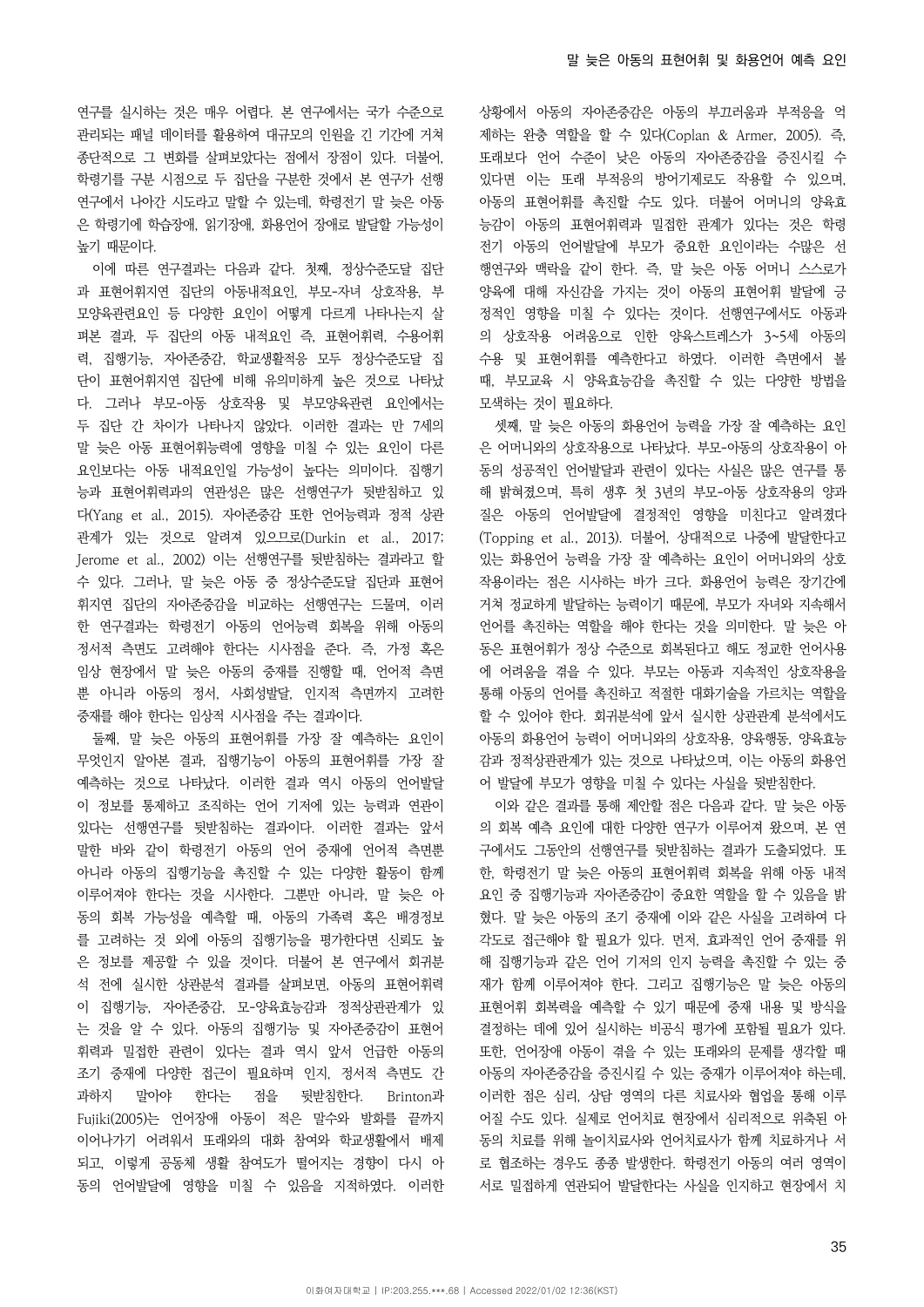료사들이 다각도로 접근할 수 있는 역량을 키울 수 있어야 한다.

두 번째로, 말 늦은 아동의 화용언어 능력을 가장 잘 예측하는 요인이 어머니와의 상호작용이고 아동의 화용언어 능력이 부모양 육행동, 부모효능감 등 부모양육 요인과도 밀접한 관련이 있다는 연구결과는 말 늦은 아동의 부모를 대상으로 지속적인 부모교육이 이루어져야 함을 시사한다. 기존 부모교육은 주로 학령전기 아동의 부모를 대상으로 가정에서 어린 연령 아동의 치료 효과를 극대화 하고자 하는 목적으로 이루어졌다. 이러한 교육은 주로 놀이, 책 읽기 등을 통해 일상생활의 상호작용을 촉진하는 내용으로 구성되 었다. 이에 더하여, 부모가 아동의 대화기술을 정교하게 하는 역할 을 수행할 수 있도록 학령기 아동 부모를 대상으로 하는 지속적인 부모교육이 이루어져야 할 것이다. 또한, 부모교육에서 부모 양육 효능감을 증진할 수 있는 활동이 함께 이루어져야 할 필요가 있다. 선행연구에서는 아동의 감정을 이해하고 적절히 표현하도록 돕는 감정코칭 부모교육프로그램이나 부모역량강화 프로그램이 부모의 양육효능감을 증진시키는 것을 밝혔다(Beak et al., 2017; Kang & Park, 2011). 아동과의 상호작용을 강조하는 언어병리학 분야 의 부모교육 프로그램에서는 아직 부모효능감을 촉진하는 활동이 나 부모교육 전후의 부모 양육효능감 변화를 알아보는 시도는 이 루어지지 않았다. 후속연구에서 이러한 점을 보완한 상호작용적 부 모교육 프로그램을 실시할 것을 제안한다.

# **Reference**

- Adams, C. (2005). Social communication intervention for school-age children: Rationale and description. Seminars in Speech and Language, 26(03), 181–188. doi:10.1055/ s-2005-917123
- Adams, C., Lockton, E., Gaile, J., Earl, G., & Freed, J. (2012). Implementation of a manualized communication intervention for school-aged children with pragmatic and social communication needs in a randomized controlled trial: The social communication intervention project. International Journal of Language & Communication Disorders, 47(3), 245-256. doi:10.1111/j.1460-6984.2012.00 147.x
- Beak, S., Ahn, Y., & Kwak, K. (2017) The effect of emotional coaching parent education program on parenting efficacy, parenting attitude, and emotional expressiveness. Korean Journal of Child Education and Care, 17(2), 1-24. doi:10.21213/kjcec.2017.17.2.1
- Bandura, A. (1982). The assessment and predictive generality of self-percepts of efficacy. Journal of Behavior Therapy and Experimental Psychiatry, 13(3), 195-199. doi:10.1016/0005 -7916(82)90004-0
- Bingham, G. E., Jeon, H. J., Kwon, K. A., & Lim, C. (2017). Parenting styles and home literacy opportunities: Associations with children's oral language skills. Infant and

Child Development, 26(5), e2020. doi:10.1002/icd.2020

- Bishop, D. V., & Norbury, C. F. (2002). Exploring the borderlands of autistic disorder and specific language impairment: A study using standardised diagnostic instruments. Journal of Child Psychology and Psychiatry, 43(7), 917-929. doi:10.1111/ 1469-7610.00114
- Bleses, D., Makransky, G., Dale, P. S., Højen, A., & Ari, B. A. (2016). Early productive vocabulary predicts academic achievement 10 years later. Applied Psycholinguistics, 37(6), 1461-1476. doi:10.1017/S0142716416000060
- Bradley, R. H., Whiteside-Mansell, L., Brisby, J. A., & Caldwell, B. M. (1997). Parents' socioemotional investment in children. Journal of Marriage and the Family 59, 77-90. doi:10.2307/353663
- Brinton, B., & Fujiki, M. (1993). Language, social skills, and socioemotional behavior. Language, Speech, and Hearing Services in Schools, 24(4), 194-198. doi:10.1044/0161-14 61.2404.194
- Cekaite, A. (2013). Child pragmatic development. In C. A. Chapelle (Ed.), The encyclopedia of applied linguistics (pp. 602–609). West Sussex: Blackwell Publishing. doi:10.1002/978140519 8431
- Cohen, J. (1992). A power primer. Psychological Bulletin, 112(1), 155–159. doi:10.1037/0033-2909.112.1.155
- Coplan, R. J., & Armer, M. (2005). Talking yourself out of being shy: Shyness, expressive vocabulary, and socioemotional adjustment in preschool. Merrill-Palmer Quarterly, 51(1), 20-41. doi:10.1353/mpq.2005.0004
- Chi, S., & Jung, D. (2006). Validation of school adjustment inventory for first grade elementary school students. Korean Journal of Child Studies, 27(1), 1-15. uci:G704-000080.2006.27.1.005
- Cho, B., Lee, J., Lee, H., & Kwon, H. (1999). Dimensions and assessment of Korean parenting style. Journal of the Korean Home Economics Association, 37(10), 123-133.
- Choi, H. (2021). An effect of parent-child interactions on children's academic performance: The mediating effect of children's executive function difficulty. Journal of Korean Home Economics Education Association, 33(1), 81-99. doi:10.19 031/jkheea.2021.3.33.1.81
- Dore, J. (1974). A pragmatic description of early language development. *Journal of Psycholinguistic Research*, 3, 343-350. doi:10.1007/BF01068169
- Durkin, K., Toseeb, U., Botting, N., Pickles, A., & Conti-Ramsden, G. (2017). Social confidence in early adulthood among young people with and without a history of language impairment. Journal of Speech, Language, and Hearing Research, 60(6), 1635–1647. doi:10.1044/2017\_JSLHR-L-16-0256
- Engelhardt, P. E., Nigg, J. T., & Ferreira, F. (2017). Executive function and intelligence in the resolution of temporary syntactic ambiguity: An individual differences investigation. Quarterly Journal of Experimental Psychology, 70(7), 1263-1281. doi:10.1080/17470218.2016.1178785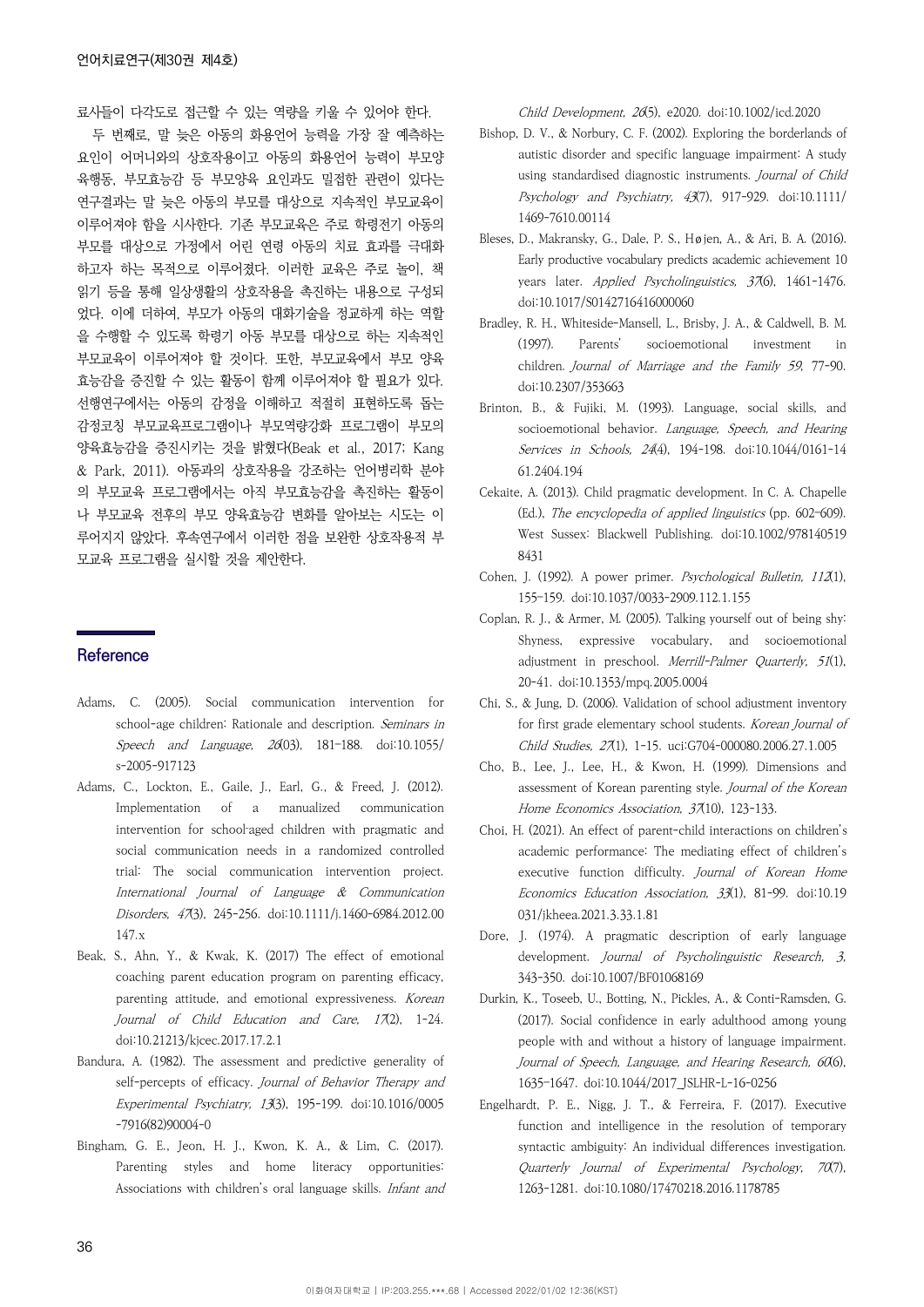- Girard, L. C., Pingault, J. B., Doyle, O., Falissard, B., & Tremblay, R. E. (2017). Expressive language and prosocial behaviour in early childhood: Longitudinal associations in the UK millennium cohort study. European Journal of Developmental Psychology, 14(4), 381-398. doi:10.1080/17405629.2016.1215300
- Gibaud-Wallston, J., & Wandersman, L. P. (1978). Development and utility of the parenting sense of competence scale. Paper presented at the meeting of the American Psychological Association, Toronto.
- Grigoroglou, M., & Papafragou, A. (2017). Acquisition of pragmatics. In R. Clark, & M. Aronoff (Eds.), Oxford research encyclopedia of linguistics (Online edition). Oxford: Oxford University Press. doi:10.1093/acrefore/9780199384655.013. 217
- Goodman, R. (1997). The strengths and difficulties questionnaire: A research note. Journal of Child Psychology and Psychiatry, 38(5), 581-586. doi:10.1111/j.1469-7610.1997.tb01545.x
- Hart, B., & Risley, T. R. (1995). Meaningful differences in the everyday experience of young American children. Baltimore: Brookes.
- Hedberg, N. L., & Stoel-Gammon, C. (1986). Narrative analysis: Clinical procedures. Topics in Language Disorders, 7(1), 58-69. doi:10.1097/00011363-198612000-00008
- Hong, G., & Kim, Y. (2005). A longitudinal study of predictors for expressive vocabulary development of late-talkers. Korean Journal of Communication Disorders, 10(1), 1-24. uci:G704-000725.2005.10.1.002
- Howard, S. J., & Melhuish, E. (2017). An early years toolbox for assessing early executive function, language, self-regulation, and social development: Validity, reliability, and preliminary norms. Journal of Psychoeducational Assessment, 35(3), 255-275. doi:10.1177/0734282916633009
- Hughes, C., Lecce, S., & Wilson, C. (2007). "Do you know what I want?" Preschoolers' talk about desires, thoughts and feelings in their conversations with sibs and friends. Cognition and Emotion, 21(2), 330-350. doi:10.1080/0269 9930600551691
- Hughes, S. (2014). Bullying: What speech-language pathologists should know. Language, Speech, and Hearing Services in Schools, 45(1), 3-13. doi:10.1044/2013\_LSHSS-13-0013
- Huttenlocher, J., Haight, W., Bryk, A., Seltzer, M., & Lyons, T. (1991). Early vocabulary growth: Relation to language input and gender. Developmental Psychology, 27(2), 236. doi:10.1037/0012-1649.27.2.236
- Hymes, D. H. (1972). On communicative competence. In J. B. Pride & J. Holmes (Eds.), Sociolinguistics (pp. 269–293). Harmondsworth: Penguin.
- Jerome, A. C., Fujiki, M., Brinton, B., & James, S. L. (2002). Self-esteem in children with specific language impairment. Journal of Speech, Language, and Hearing Research, 45(4), 700-714. doi:10.1044/1092-4388(2002/056)
- Jun, H., Choi, Y., & Choi, H. (2013). Relationship among infants'

temperament, mothers' child rearing attitudes and the social development of infants: Mediation effects of communication. Early Childhood Education Research & Review, 17(3), 365-384. uci:G704-000814.2013.17.3.008

- Kang, H., & Park, J. (2011). Effects of a parenting support program for parent empowerment on parenting efficacy and parent-child interactions in families of young children with disabilities. Journal of Special Education: Theory and Practice, 12(1), 1-25. uci:G704-001047.2011.12.1.016
- Kapa, L. L., Plante, E., & Doubleday, K. (2017). Applying an integrative framework of executive function to preschoolers with specific language impairment. Journal of Speech, Language, and Hearing Research, 60(8), 2170-2184. doi:10.1044/2017\_JSLHR-L-16-0027
- Khanlou, N. (2004). Influences on adolescent self-esteem in multicultural Canadian secondary schools. Public Health Nursing, 21(5), 404-411. doi:10.1111/j.0737-1209.2004.215 03.x
- Khanna, M. M., & Boland, J. E. (2010). Children's use of language context in lexical ambiguity resolution. Quarterly Journal of Experimental Psychology, 63(1), 160-193. doi:10.1080/17470 210902866664
- Kim, J., Kim, T., & Kang, M. (2021). Analysis on the structural relationship between second-graders' prosocial behavior, mother-child interaction, executive function difficulty, and language ability. Korean Journal of Child Studies,  $42(2)$ , 305-314. doi:10.5723/kjcs.2021.42.2.305
- Kim, S., Chae, M., & Yim, D. (2020). The effect of word exposure intensity, vocabulary skills, and working memory on preschool children's expressive word learning during a book reading intervention. The Korean Journal of Developmental Psychology, 33(3), 89-114. doi:10.35574/KJDP.2020.9.33. 3.89
- Kim, Y. (2002). Assessment and treatment of language disorders in children. Seoul: Hakjisa.
- Kim, Y., Hong, K., Kim, K., Jang, H., & Lee, J. (2009). Receptive & Expressive Vocabulary Test (REVT). Seoul: Seoul Community Rehabilitation Center.
- Lee, E. (2010). Analysis of abroad pragmatic language measures and assessing instruments. Journal of Speech-Language & Hearing Disorders, 19(4), 109-132. doi:10.15724/jslhd.2010.19.4.007
- Lee, E., & Oh, S. (2019). Association between pragmatic language competence and emotional/behavioral outcomes of 3rd graders in elementary school. Communication Sciences & Disorders, 24(4), 906-924. doi:10.12963/csd.19671
- Lee, H., & Yoo, S. (2013). A meta-analysis of variables related to parenting efficacy. Korean Journal of Child Studies, 34(1), 35-51. doi:10.5723/KJCS.2013.34.1.35
- Lee, J. (2011). Size matters: early vocabulary as a predictor of language and literacy competence. Applied Psycholinguistics, 32(1), 69-92. doi:10.1017/S0142716410000299
- Leonard, L. B. (1998). Children with specific language impairment.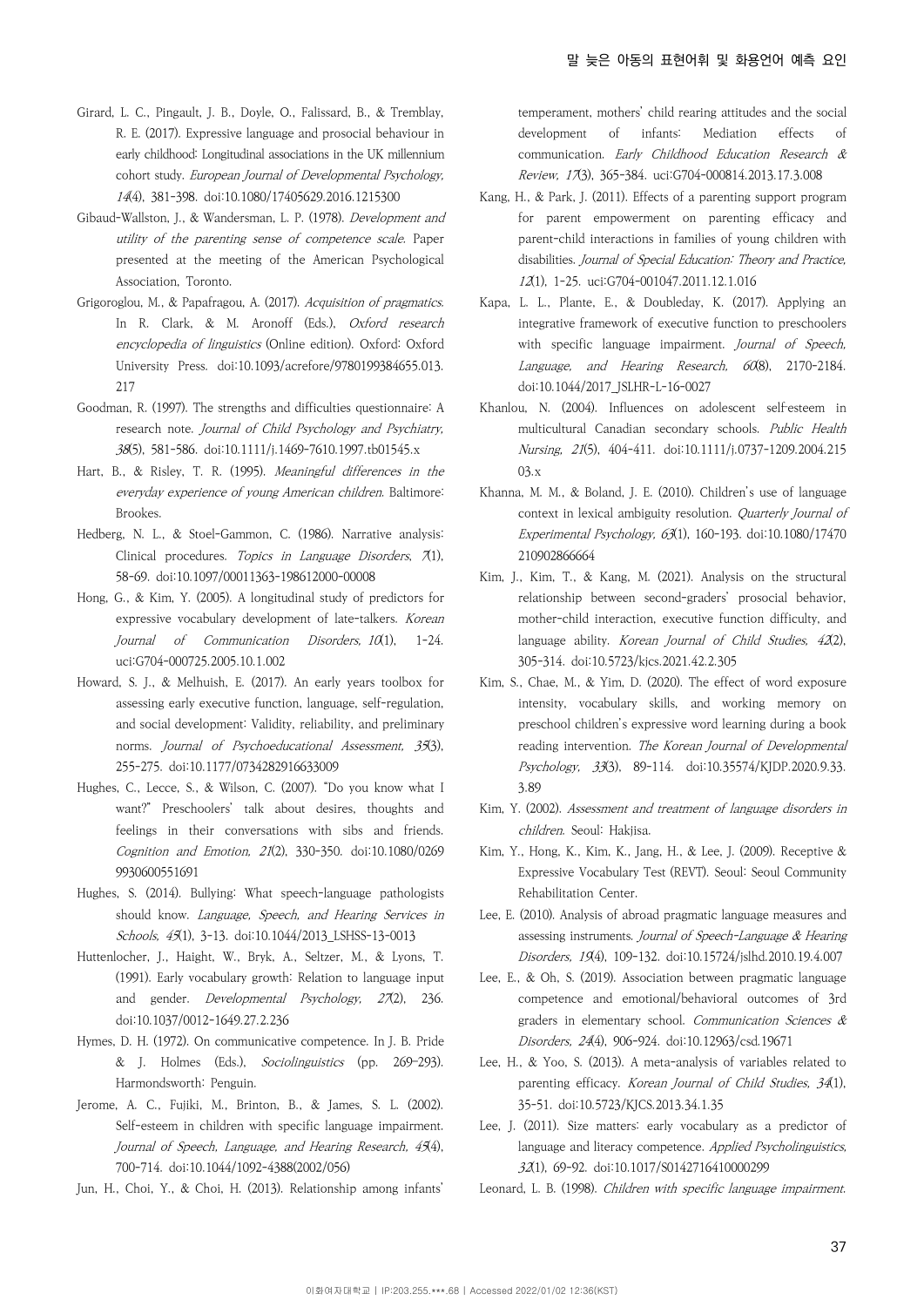Cambridge: MIT Press.

- Lim, H. (2018). A study on a children's language ability and math ability via children's sex and children's self-esteem cluster analysis. Journal of Parent Education, 10(4), 71-90. uci:I410-ECN-0102-2019-300-001182772
- McCann, J., Peppé, S., Gibbon, F. E., O'Hare, A., & Rutherford, M. (2007). Prosody and its relationship to language in schoolaged children with high-functioning autism. International Journal of Language & Communication Disorders, 42(6), 682-702. doi:10.1080/13682820601170102
- McGee, R. O. B., & Williams, S. (2000). Does low self-esteem predict health compromising behaviors among adolescents? Journal of Adolescence, 23(5), 569-582. doi:10.1006/jado.2000.0344
- MCS. (2008). MCS child paper self completion questionnaire. Retrieved from http://www.cls.ioe.ac.uk/page.aspx?&sites ectionid=957&sitesectiontitle=Surveys+and+documentation
- Meuwissen, A. S., & Carlson, S. M. (2015). Fathers matter: The role of father parenting in preschoolers' executive function development. Journal of Experimental Child Psychology, 140, 1-15. doi:10.1016/j.jecp.2015.06.010
- Miyake, A., Friedman, N. P., Emerson, M. J., Witzki, A. H., Howerter, A., & Wager, T. D. (2000). The unity and diversity of executive functions and their contributions to complex "frontal lobe" tasks: A latent variable analysis. Cognitive Psychology, 41(1), 49-100. doi:10.1006/cogp.1999.0734
- Mo, K., Lee, J., Hong, J., & Lim, J. (2015). Current status and future directions of language education policy for linguistic minority students. Multicultural Education Studies, 8(3), 197-226. doi:10.14328/MES.2015.9.30.197
- Ninio, A., & Snow, C. (1999). The development of pragmatics: Learning to use language appropriately. In W. C. Ritchie & T. K. Bhatis. (Eds.), Handbook of child language acquisition (pp. 347-383). San Diego: Academic Press.
- Norbury, C. F., Gemmell, T., & Paul, R. (2014). Pragmatics abilities in narrative production: A cross-disorder comparison. Journal of Child Language, 41(3), 485-510. doi:10.10 17/S030500091300007X
- Oh, M. (2005). Comparative study between fathers and mothers on the parenting efficacy, knowledge of infant-care and sensitivity (Master's thesis). Jeonbuk National University, Jeonju.
- Oh, S., Lee, E., & Kim, Y. (2012). Preliminary study on developing test items of childrens' pragmatic language checklist. Journal of Speech-Language & Hearing Disorders, 21(2), 111-135. doi:10.15724/jslhd.2012.21.2.007
- Pancsofar, N., & Vernon-Feagans, L. (2006). Mother and father language input to young children: Contributions to later language development. Journal of Applied Developmental Psychology, 27(6), 571-587. doi:10.1016/j.appdev.2006. 08.003
- Papafragou, A., & Musolino, J. (2003). Scalar implicatures: Experiments at the semantics–pragmatics interface.

Cognition, 86(3), 253-282. doi:10.1016/S0010-0277(02)00 179-8

- Park, M., & Kim, S. (2021). The mother's parenting efficacy effects on vocabulary ability and emotional regulation ability of 2-year-old infants. Journal of Early Childhood Education & Educare Welfare, 25(1), 7-29. doi:10.22590/ecee.2021.25.1.7
- Park, N., Song, S., & Um, H. (2020). The effects of parenting stress of mothers, warm parenting behaviors and controlling parenting behaviors on children's social competence. Korean Journal of Childcare and Education, 16(2), 161-178. doi:10.14698/jkcce.2020.16.02.161
- Park, S., & Lee, H. (2020). The structural relationship between parents' family interaction, warmth parenting behavior, school readiness and social competence of their children. Journal of Learner-Centered Curriculum and Instruction, 20(5), 703-723. doi:10.22251/jlcci.2020.20.5.703
- Park, W., & Yim, D. (2015). The effectiveness of parental education via smartphone application on number of utterances and initiation ratio. Communication Sciences & Disorders,  $20(4)$ , 500-509. doi: 10.12963/csd.15263
- Paulus, M., Licata, M., Kristen, S., Thoermer, C., Woodward, A., & Sodian, B. (2015). Social understanding and self-regulation predict pre-schoolers' sharing with friends and disliked peers: A longitudinal study. International Journal of Behavioral Development, 39(1), 53-64. doi:10.1177/01650 25414537923
- Prince, G. (1983). Narrative pragmatics, message, and point. Poetics, 12(6), 527-536. doi:10.1016/0304-422X(83)90007-4
- Prizant, B. M., & Wetherby, A. M. (1990). Toward an integrated view of early language and communication development and socioemotional development. Topics in Language Disorders,  $10(4)$ , 1-16.
- Reid, J. B., Patterson, G. R., & Snyder, J. (Eds.). (2002). Antisocial behavior in children and adolescents: A developmental analysis and model for intervention. Washington, D.C.: American Psychological Association.
- Rescorla, L., & Fechnay, T. (1996). Mother child synchrony and communicative reciprocity in late-talking toddlers. Journal of Speech, Language, and Hearing Research, 39(1), 200-208. doi:10.1044/jshr.3901.200
- Rescorla, L. (2002). Language and reading outcomes to age 9 in late-talking toddlers. Journal of Speech Language and Hearing Research, 45(2), 360-371. doi:10.1044/1092-43 88(2002/028)
- Rescorla, L. (2011). Late talkers: Do good predictors of outcome exist? Developmental Disabilities Research Reviews, 17(2), 141-150. doi:10.1002/ddrr.1108
- Rice, M. L., Sell, M. A., & Hadley, P. A. (1991). Social interactions of speech, and language-impaired children. Journal of Speech, Language, and Hearing Research, 34(6), 1299-1307. doi:10.1044/jshr.3406.1299
- Roberts, L., Marinis, T., Felser, C., & Clahsen, H. (2007). Antecedent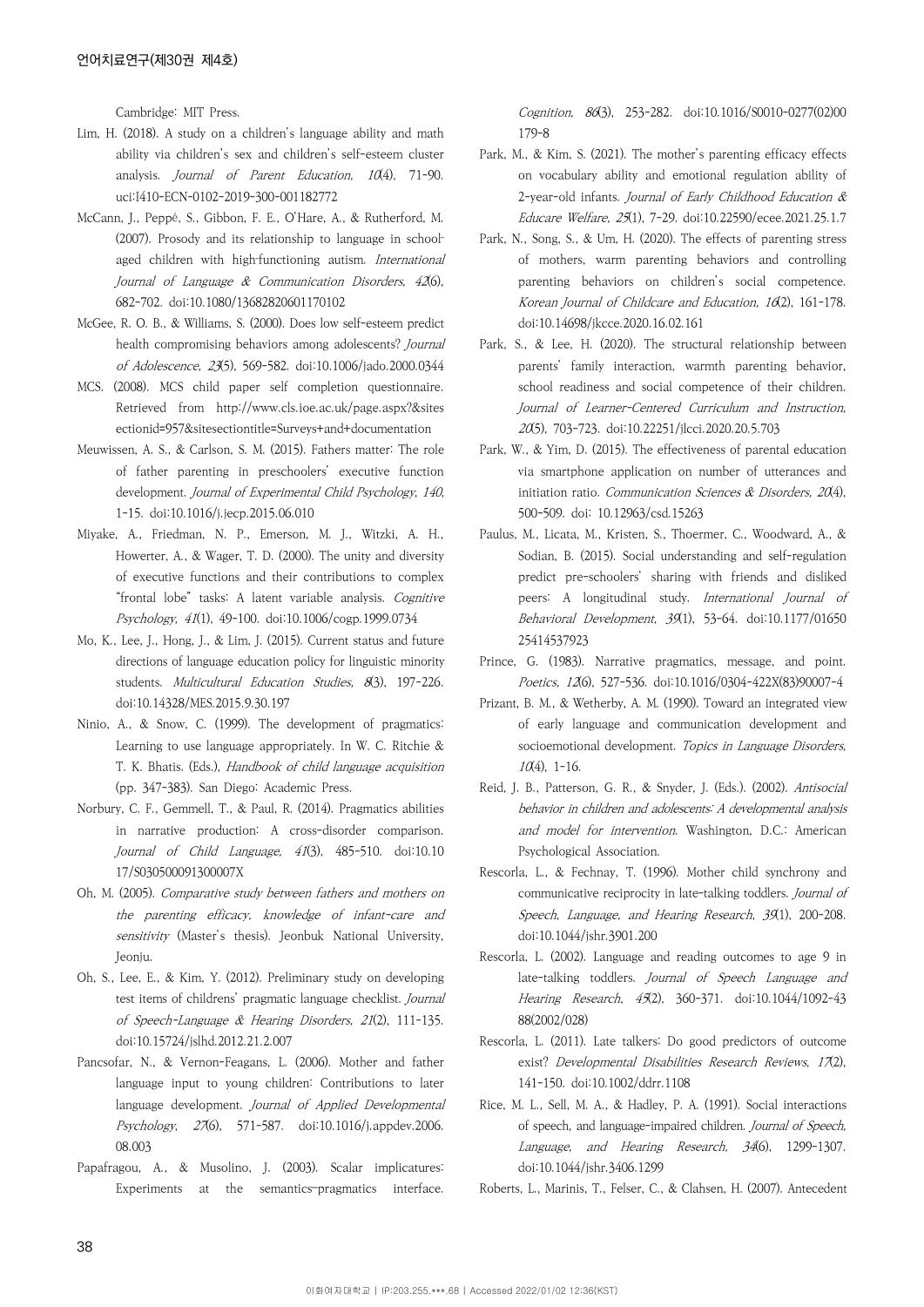priming at trace positions in children's sentence processing. Journal of Psycholinguistic Research, 36(2), 175-188. doi:10.1007/s10936-006-9038-3

- Rosenberg, M. (1965). Rosenberg self-esteem scale (RSE). Acceptance and Commitment Therapy. Measures Package, 61(52), 18.
- Rowan, L. E., Leonard, L. B., Chapman, K., & Weiss, A. L. (1983). Performative and presuppositional skills in language-disordered and normal children. Journal of Speech, Language, and Hearing Research, 26(1), 97-106. doi:10.1044/jshr.2601.97
- Rowe, M. L. (2012). A longitudinal investigation of the role of quantity and quality of child‐directed speech in vocabulary development. Child Development, 83(5), 1762-1774. doi: 10.1111/j.1467-8624.2012.01805.x
- Shin, S. (1997). Effects of stress, social support and efficacy on mothers' parenting behaviors (Doctoral dissertation). Yonsei University, Seoul.
- Slevc, L. R. (2011). Saying what's on your mind: Working memory effects on sentence production. Journal of Experimental Psychology: Learning, Memory, and Cognition, 37(6), 1503-1514. doi:10.1037/a0024350
- Slobin, D. I. (1973). Cognitive prerequisites for the development of grammar. In C. A. Ferguson & D. I. Slobin (Eds.), Studies of child language development (pp. 175-208). New York: Holt, Rinehart, & Winston.
- Song, E., & Yim, D. (2018). The effect of parent education during shared storybook reading on utterances and communication skills of children with vocabulary delay and their parents. Special Education Research. 17(2), 5-33. doi:10.18541/s er.2018.05.17.2.5
- Song, H. (2014). Validity of child-adolescent self-reported executive function difficulty screening questionnaire. Korean Journal of Clinical Psychology, 33(1), 121-137. doi:10.15842/kjcp. 2014.33.1.008
- Tomasello, M., & Mannle, S. (1985). Pragmatics of sibling speech to one-year-olds. Child Development, 56, 911-917. doi:10.2 307/1130103
- Topping, K., Dekhinet, R., & Zeedyk, S. (2013). Parent–infant interaction and children's language development. Educational Psychology, 33(4), 391-426. doi:10.1080/0144 3410.2012.744159
- Weismer, S. E., Murray-Branch, J., & Miller, J. F. (1994). A prospective longitudinal study of language development in late talkers. Journal of Speech, Language, and Hearing Research, 37(4), 852-867. doi:10.1044/jshr.3704.852
- Welsh, M. C., & Pennington, B. F. (1988). Assessing frontal lobe functioning in children: Views from developmental psychology. Developmental Neuropsychology, 4(3), 199–230. doi:10.1080/87565648809540405
- Wijayanti, A., Wekadigunawan, C. S. P., & Murti, B. (2018). The effect of parenting style, bilingual school, social

environment, on speech and language development in preschool children in Surakarta, Central Java. Journal of Maternal and Child Health, 3(3), 184-196. doi:10.26911/ thejmch.2018.03.03.03

- Windsor, J., & Kohnert, K. (2009). Processing speed, attention, and perception in child language disorders. In R. G. Schwartz (Ed.), Handbook of child language disorders (pp. 445–461). New York: Psychology Press.
- Yang, Y., Yim, D., & Bae, K. (2015). Predictors of word learning in children with specific language impairment. Communication Sciences & Disorders, 20(1), 1-12. uci:G704-000725.2015. 20.1.006
- Yang, Y., & Yim, D. (2018). The role of executive function for vocabulary acquisition and word learning in preschool-age children with and without vocabulary delay. Communication Sciences & Disorders, 23(1), 43-59. doi:10.12963/csd.18469
- Yim, D., Kim, S., Han, J., Park, W., Song, E., Lee, S., Kim, Y., & Yoon, S. (2018). Intervention and transfer effect of parent training on book reading: parental use of reading strategies, child utterances, and parent-child interaction skills. Korean Journal of Special Education, 53(2), 179-206. doi:10.15861/kjse. 2018.53.2.179
- Yim, D., Han, J., Song, E., Lee, S., & Han, J. (2020). A comparative study on the vocabulary learning of children according to selective attention latent group. Communication Sciences & Disorders, 25(1), 26-37. doi:10.12963/csd.19661
- Zelazo, P. D., & Frye, D. (1997). Cognitive complexity and control: A theory of the development of deliberate reasoning and intentional action. In M. I. Stamenov (Ed.), Language structure, discourse and the access to consciousness (pp. 113– 153). Philadelphia: John Benjamins Publishing.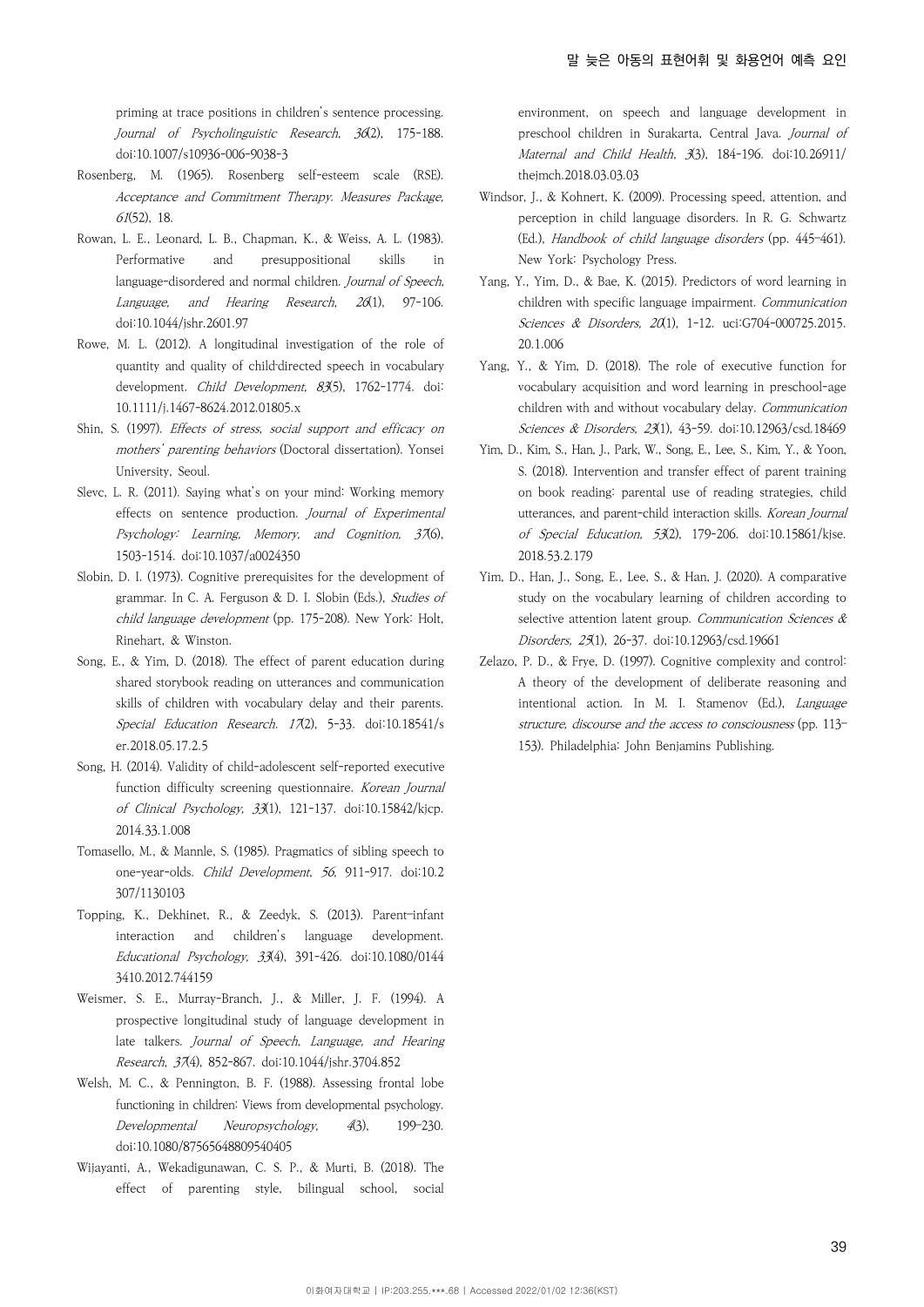

# 말 늦은 아동의 표현어휘 및 화용언어 예측 요인

송은**<sup>1</sup>** , 채미선**<sup>2</sup>** , 김지운**<sup>2</sup>** , 임동선**3\***

<mark>1</mark> 이화여자대학교 일반대학원 언어병리학전공 박사수료<br><sup>2</sup> 이화여자대학교 일반대학원 언어병리학전공 석사과정<br><sup>3</sup> 이화여자대학교 언어병리학과 교수

목적: 본 연구의 목적은 말 늦은 아동을 추적하여 이들을 정상수준도달 집단과 표현어휘지연 집단으로 구분하고, 두 집단의 내적·외적 요인에서의 차이 및 표현어휘와 화용언어 발달을 예측하는 요인에 대해 알아보는 데 있다.

방법: 한국아동패널 4차년도(만 3세)에서 표현어휘력 점수가 10%ile 이하로 나타난 말 늦은 아동 236명을 대상으로 하였다. 대상자의 8차년도(만 7세)의 표현어휘력 점수를 추적하여 10%ile을 초과한 아동을 정상수준도달 집단(n=155)으로, 여전히 10%ile 이하인 아동을 표현어휘지연 집단( $I$ =81)으로 구분하였다. 독립표본  $t$ -검정을 실시하여 두 집단의 아동 내적 요인(집행기능, 자아존중감), 학교생활 적응과 부모-자녀 상호작용, 부모양육 요인(양육효능감, 양육태도)을 비교하였다. 전체 대상자인 말 늦은 아동의 표현어휘 및 화용언어를 예측하는 요인을 알아보기 위하여 상관분석과 단계적 회귀분석을 실시하였다.

결과: 정상수준도달 집단이 표현어휘발달지연 집단에 비해 아동 내적 요인(집행기능, 자아존중감)과 학교생활 적응이 유의하게 높은 것으로 나타났다. 전체 말 늦은 아동의 만 7세의 표현어휘 발달을 예측하는 요인은 아동의 집행기능, 만 10세의 화용언어 발달을 예측하는 요인은 어머니와의 상호작용으로 나타났다.

결론: 위 연구 결과는 학령전기 말 늦은 아동의 언어 중재 시, 언어적 측면뿐만 아니라 인지 및 정서적 측면까지 고려하여 다각적으로 접근해야 할 필요가 있음을 시사한다. 또한, 말 늦은 아동의 표현어휘 및 화용언어 발달의 촉진을 위한 상호작용적 부모교육 프로그램 실시의 필요성을 제언하였다.

검색어: 말 늦은 아동, 화용언어, 표현어휘력 회복, 집행기능, 부모양육효능감

교신저자 : 임동선(이화여자대학교) 전자메일 : sunyim@ewha.ac.kr

게재신청일 : 2021. 08. 27 수정제출일 : 2021. 10. 03 게재확정일 : 2021. 10. 31

이 연구는 2019년도 이화여자대학교 대학원의 장학금 지원을 받아 수행된 연구임.

## **ORCID**

송은 https://orcid.org/0000-0003-4867-7857 채미선 https://orcid.org/0000-0003-2570-2204 김지운 https://orcid.org/0000-0001-5382-401X 임동선 https://orcid.org/0000-0001-8254-9504

# **참고문헌**

강혜원, 박지연 (2011). 부모 역량강화를 위한 양육지원 프로그램이 장애유아 부모의 양육효능감과 부모-유아 상호작용에 미치는 영향. 특수교육 저

널: 이론과 실천, 12(1), 1-25.

- 김신영, 채미선, 임동선 (2020). 책읽기 중재 시 어휘 노출 빈도 및 학령전기 아동들의 어휘력, 작업기억 능력이 표현어휘 학습에 미치는 영향. 한 국심리학회지: 발달, 33(3), 89-114.
- 김영태 (2002). 아동언어장애의 진단 및 치료. 서울: 학지사.
- 김영태, 홍경훈, 김경희, 장혜성, 이주연 (2009). 수용ㆍ표현 어휘력 검사. 서울: 서울장애인종합복지관.
- 김재윤, 김태련, 강민주 (2021). 초등학교 2학년 아동의 친사회적 행동에 영향 을 미치는 모-자녀 상호작용 경험, 집행기능 곤란, 언어능력의 구조적 관계 분석. 아동학회지, 42(2), 305-314.
- 모경환, 이재분, 홍종명, 임정수 (2015). 다문화가정 학생 언어교육의 국내외 현황 및 언어교육 강화 방안. 다문화교육연구, 8(3), 197-226.
- 박남심, 송승민, 엄희경 (2020). 어머니의 양육스트레스, 온정적 양육행동 및 통제적 양육행동이 유아의 사회적 유능감에 미치는 영향. 한국보육지 원학회지, 16(2), 161-161.

박미영, 김수향 (2021). 어머니의 양육효능감이 만 2세 영아의 어휘능력

과 정서조절능력에 미치는 영향. 한국유아교육 · 보육복지연구, 25(1), 7-29.

- 박성혜, 이희선 (2020). 부 ․ 모의 가족상호작용과 온정적 양육행동, 유아 의 학습준비도 및 사회적 유능감 간의 구조적 관계. 학습자중심교 과교육연구, 20(5), 703-723.
- 박원정, 임동선 (2015). 발화분석 어플리케이션을 활용한 상호작용 증진 부모 교육이 언어발달지연 아동과 부모의 발화 및 대화차례 개시에 미치는 영향. Communication Sciences & Disorders, 20(4), 500-509.
- 백승선, 안연경, 곽경화 (2017). 감정코칭 부모교육 프로그램이 양육효능감 및 양육행동, 정서표선성에 미치는 효과. **한국보육학회지, 17**(2), 1-24.
- 송은, 임동선 (2018). 부모교육을 통한 이야기책 읽기 중재가 어휘발달지연 아 동과 부모의 상호작용 및 발화에 미치는 영향. 특수교육, 17(2), 5-33.
- 송현주 (2014). 간편형 자기보고식 아동 청소년 집행기능 곤란 질문지 타당화. Korean Journal of Clinical Psychology, 33(1), 121-137.
- 신숙재 (1997). 어머니의 양육 스트레스, 사회적 지원과 부모 효능감이 양육 행동에 미치는 영향. 연세대학교 박사학위 논문.
- 양윤희, 임동선 (2018). 학령전기 어휘발달지연 및 또래 아동의 어휘습득을 위